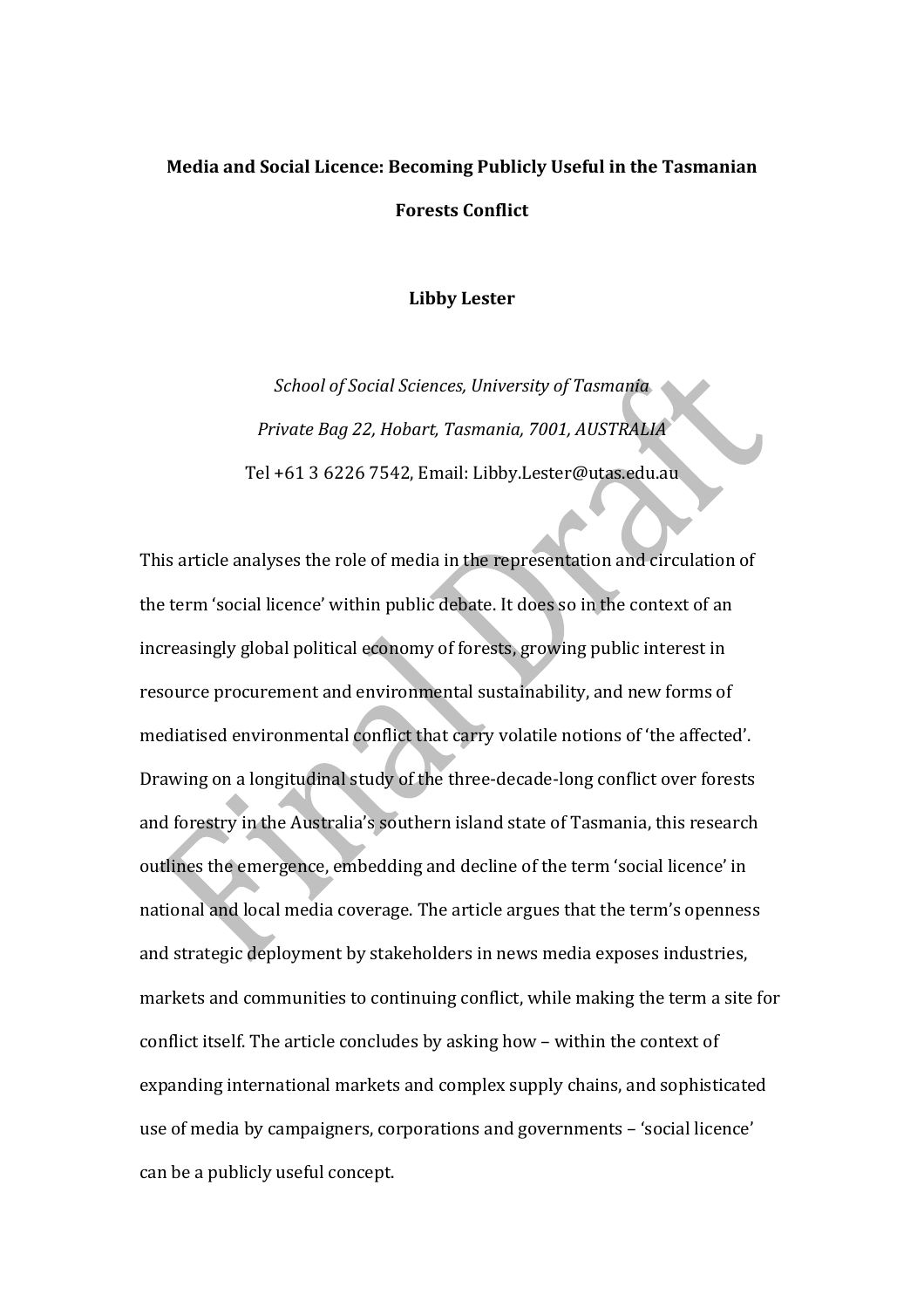# **Introduction**

Media are a key site for the contestation and negotiation of environmental uses, risks and potential resolutions. From the earliest days of the press, publics have come together through media to debate and determine the future of the resources to which they have access and of the landscapes they inhabit. But media have always been more than simply an arena for this interaction. Media play a central role in identifying those with interests and those who are affected, and in assessing the credibility of concerns and potential impacts. Media define stakeholders, providing or denying access to the arena in which resource allocation and environmental outcomes are politically negotiated and contested. Through processes of selection of news sources and framing – in which voices, ideas and symbols gain or lose salience and resonance within public debate media shape information as it is produced and circulated for news audiences and to be shared across increasingly complex communications networks. Media package 'concern' and 'impact' in images and words that resonate with emotion and history, and frame those with interests or who are affected in such a way to speak to all, or alternatively *for* all. When possible, media attribute responsibility and push for action (Cottle, 2006).

It is within this context that 'social licence' has emerged as a discourse and practice in industrial, environmental and social decision-making (Bice, 2014; Boutilier, 2014; Parsons and Moffat, 2014) and as a critical concept within 'mediatised' environmental conflict. The term 'mediatisation' recognises that social, cultural and institutional settings are increasingly subject to far-reaching media processes and logics (Cottle, 2006; Couldry, 2014; Hutchins and Lester,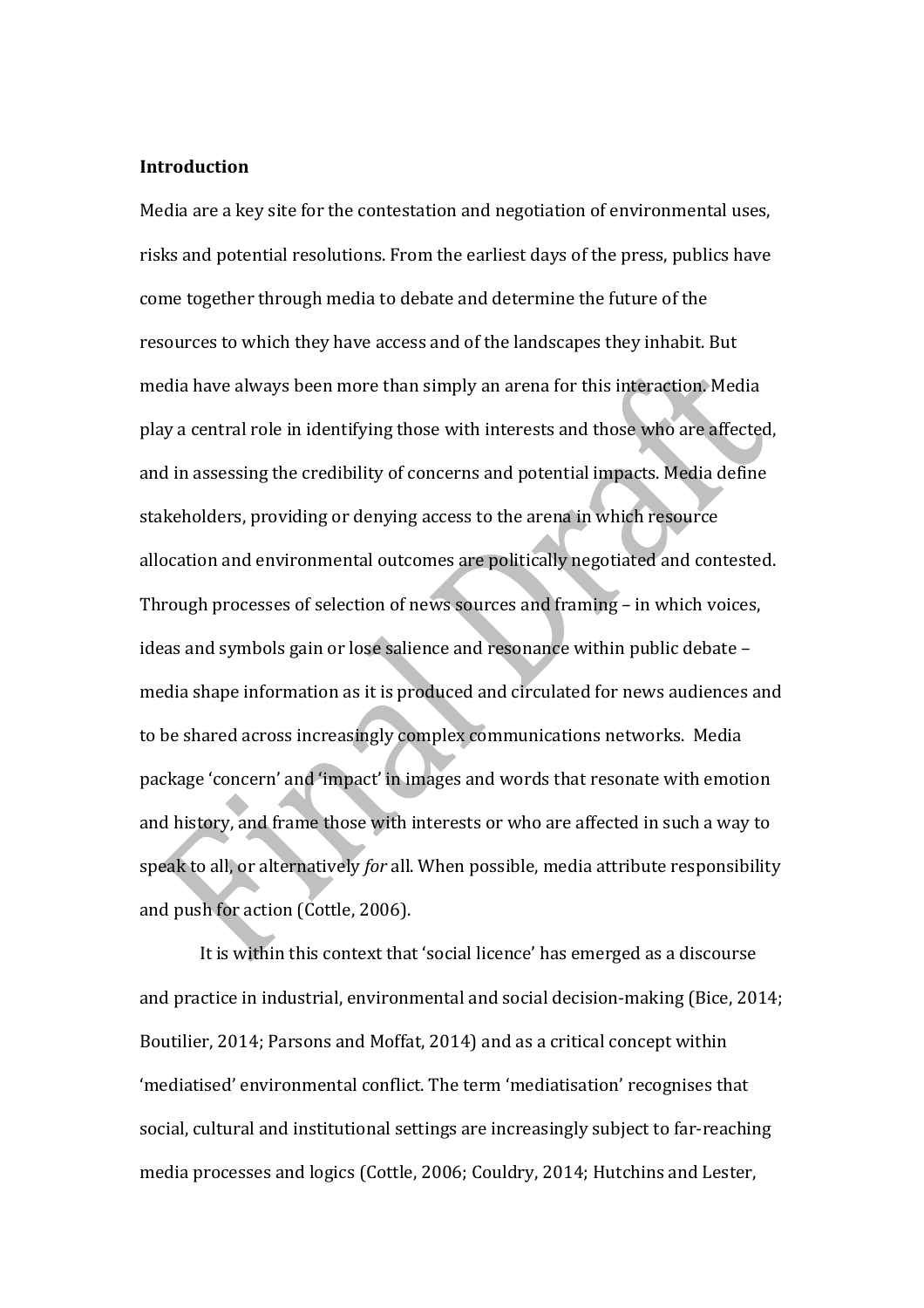2015). Mediatisation research asks 'what media do' with 'things'. 'Social licence', like all concepts circulating within and around public debate and conflict, cannot escape such processes. In each of its iterations since first appearing in Australian news media in the late 1990s, the term has been massaged and shaped by the social and political discourses that underpin  $-$  often invisibly and unrecognised  $$ media content and flows. Given that media remain a key site for political and social engagement (Couldry et al., 2007) and media's acknowledged (if still poorly understood) influence on individual and public behaviours and policy formation (Dahlgren, 2009), it is vital to pursue 'what media do' with such a critical term as 'social licence'.

This article aims to help fill a notable gap in literature by analysing media roles in the construction and circulation of the term. To do this, it draws on a longitudinal study of media roles in Australia's longest-running environmental conflict, the three-decade-long dispute over forests and forestry in Australia's southern island state of Tasmania (see, for example, Lester 2007; Lester and Hutchins, 2012; Hutchins and Lester, 2015). Tasmania provides a significant case study opportunity. Although 'social licence' is considered an emergent concept in relation to forestry more generally (Moffat et al., 2015), Tasmania has maintained its reputation as a global pioneer in environmental conflict (Hay, 1991; Rootes, 2001; Lohrey, 2002) by hosting a public debate over forestry and the related pulp industry in which 'social licence' appeared in a high-profile role.

To unveil the term's media journey through the Tasmanian conflict, the research presented here analyses media content, supplementing news text analysis with monitoring and analysis of stakeholder-produced communications such as campaign and corporate websites and media releases, and interviews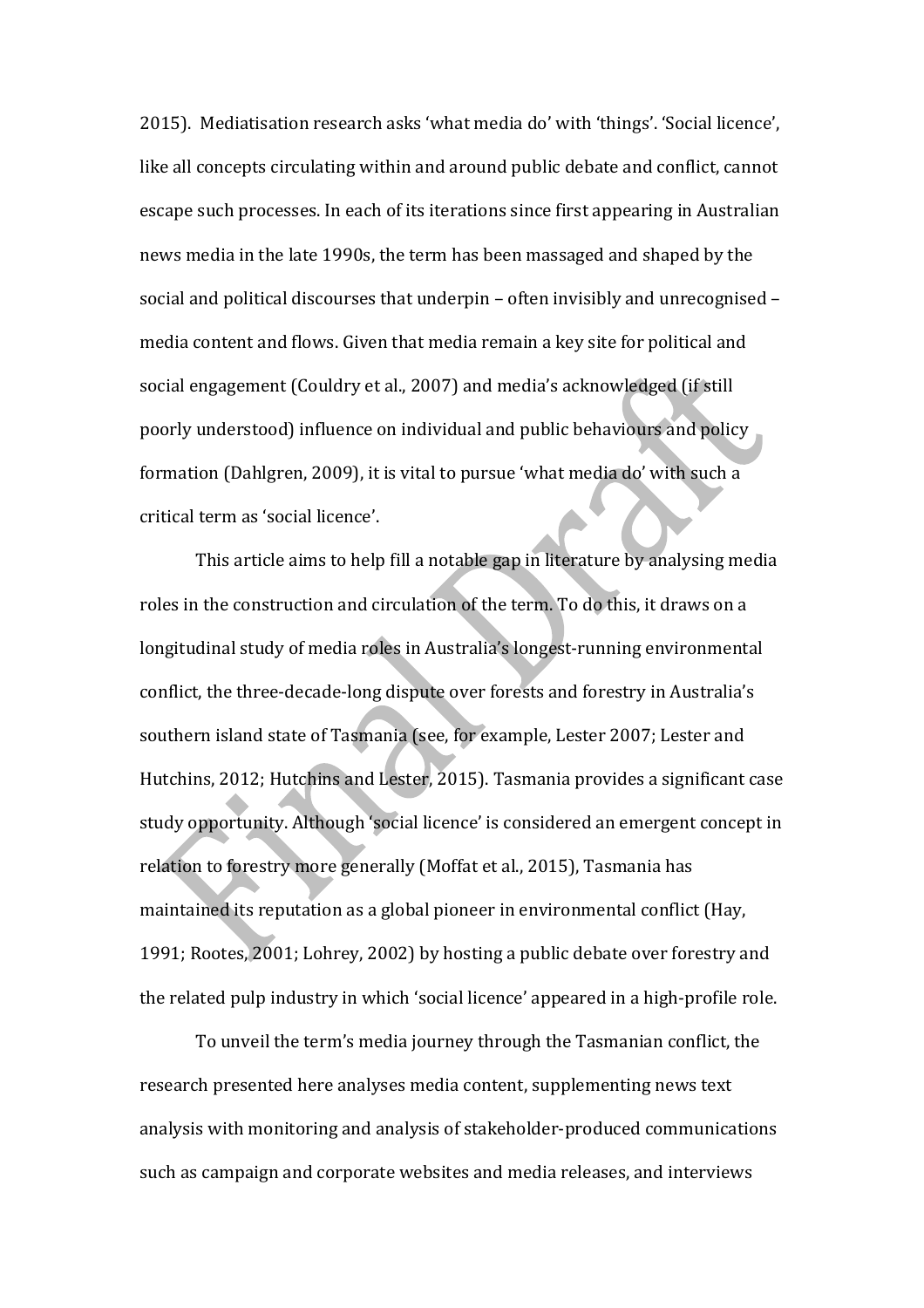with political actors. The article begins by providing a brief theoretical outline for understanding media roles in environmental conflict, before tracing the entry of the term 'social licence' into public discourse over forest use in Tasmania, and its relation to industry, media and community engagement. Cognate international developments of certification, corporate and social responsibility, and activist consumer and markets campaigns are also considered. The article then analyses how 'social licence' itself became both a prompt for action and a site of struggle, as major stakeholders in the Tasmanian forest debate sought to contain or expand those included in negotiations. Data suggests the term has faded from active use in media. I conclude by considering how 'social licence' might become publicly useful within dynamic contemporary media and communications settings.

# **Social licence and mediatised environmental conflict**

Definitions provided by the growing body of research analysing 'social licence' in relation to the mining, agricultural and increasingly forestry industries (see, for example, Gunningham et al., 2004; Edwards and Lacey, 2014) stress the term's openness. Moffat et al.'s comprehensive overview of research (2015), for example, suggests social licence can be defined as 'a broad acceptance' provided by communities and other stakeholders, while Boutilier warns that the spread of the term across various industries, professions and sectors is not accompanied by the 'the same understanding of its connotations and implications'. The danger, he writes, is that the 'meaning could become so blurred that its value as a tool for promoting collaboration becomes obscured or lost' (2014: 271).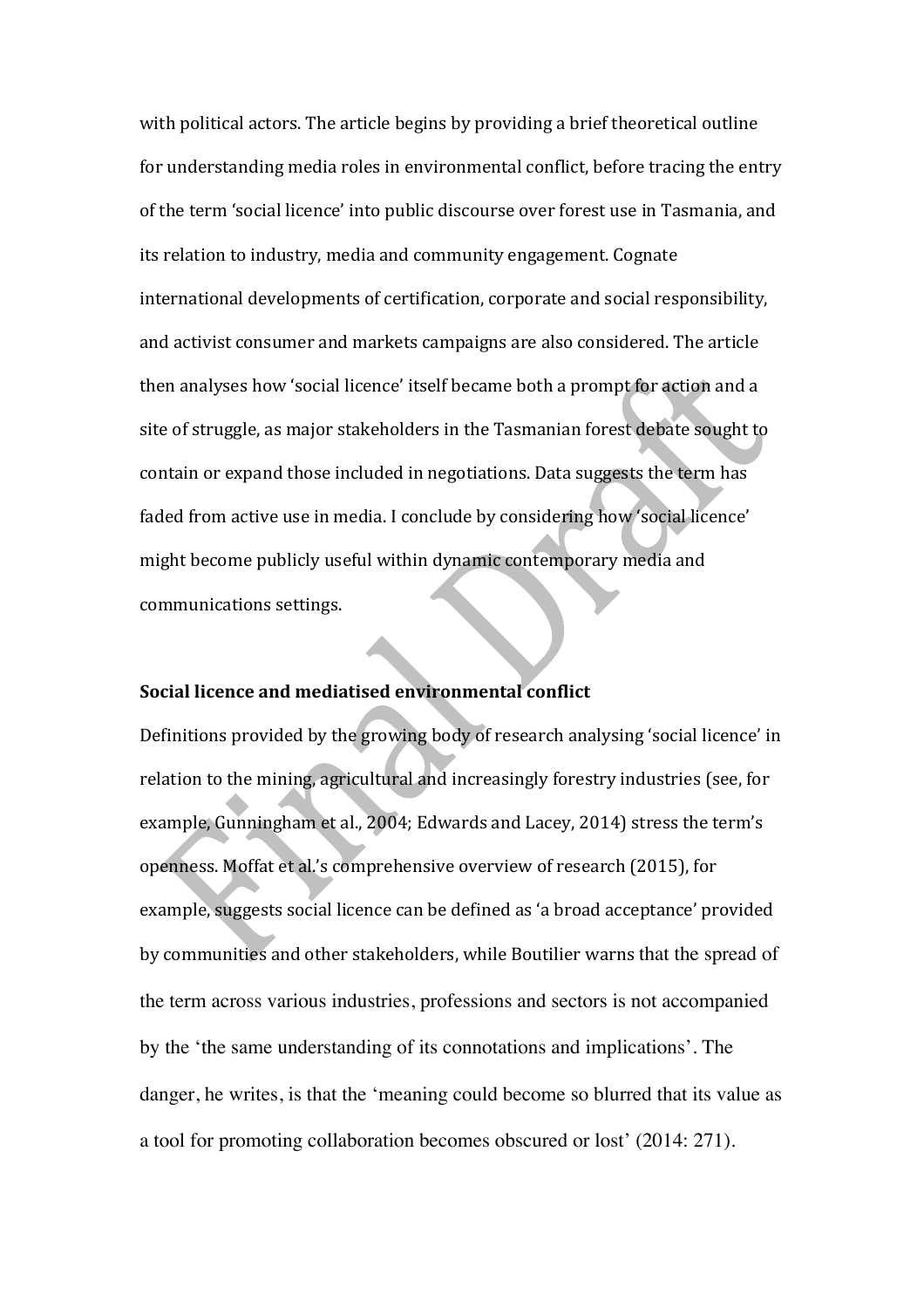Studies that have proven particularly useful are those that have investigated this openness of the term by focusing on associated discourses and discursive processes in industry produced and corporate management texts. Parsons and Moffat's 2014 study, for example, importantly highlights how these texts tend to a) remove agency, thereby exacerbating the vagueness of the term and associated practices, and b) choose words such as 'maintain' or 'sustaining', suggesting that a social licence was 'gained' at some indeterminate point in the past and thus avoid detailing how a social licence is, in fact, earned. The cumulative effect is to mystify agency, leaving existing power relations largely unchallenged. They write that:

… companies obfuscate processes of acquiring a social licence by making irrefutable assertions that present contestable claims as established facts, and by framing the task as one of maintaining the existing order. (Parsons and Moffat, 2014: 353)

These are serious findings that suggest a need to investigate if and how industryproduced discourses achieve purchase beyond their immediate audiences, and to compare these discourses with other understandings and uses of the term.

Focusing attention on media roles in the communication, negotiation and adoption of the term therefore stands to be fruitful. The absence of research with such a focus represents a major gap in understandings of 'social licence' as a critical concept within industrial and environmental debate and decision-making to date. By its very nature, achieving 'broad acceptance' encompasses a range of social and political communicative actions in which media play a central role. These include knowledge gathering, framing and transfer; a variety of social and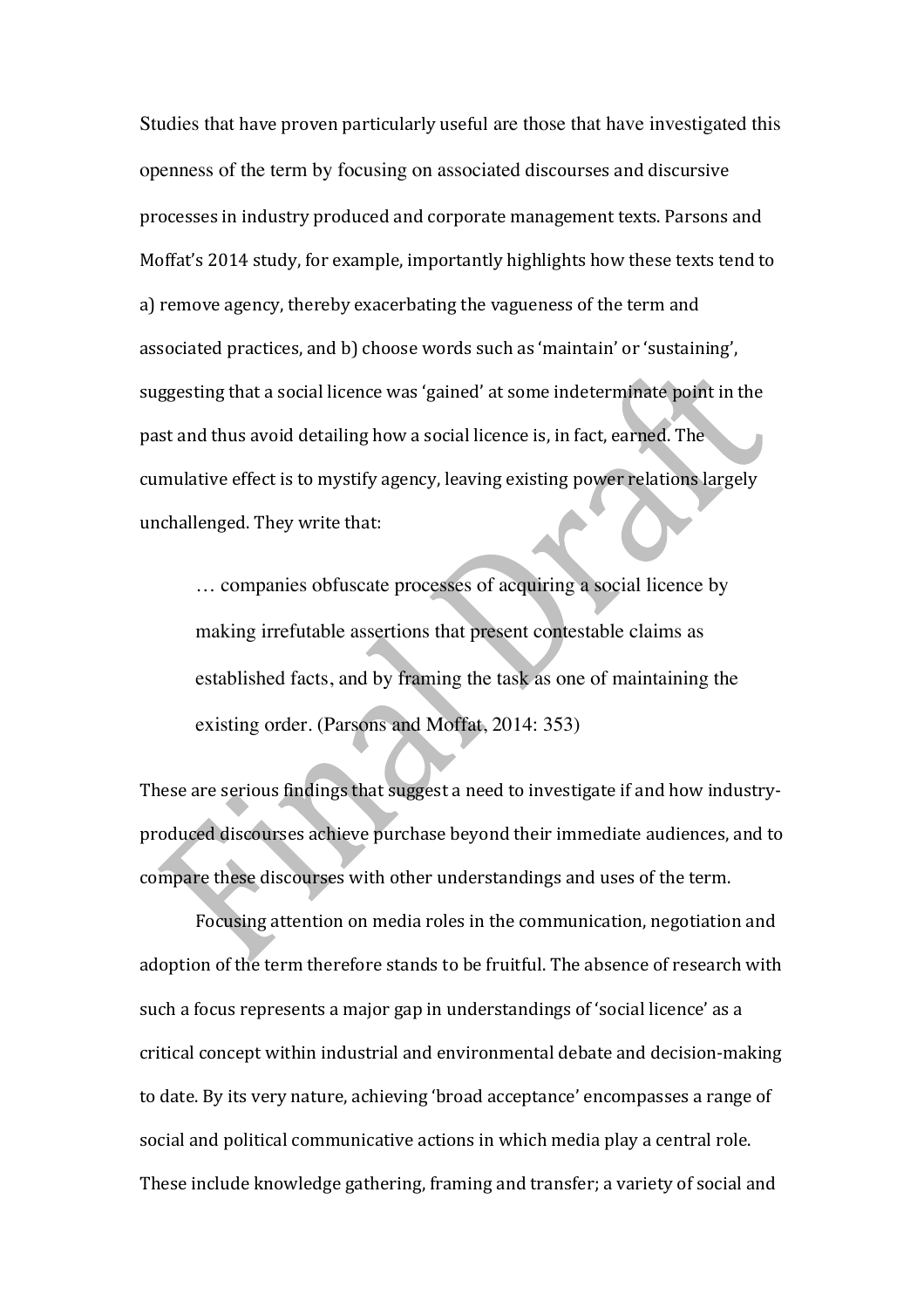political actors drawn from government, industry, science, civil society and the lay public; physical and/or virtual platforms where information is exchanged; and the capacity for meaningful engagement of affected publics in order to negotiate and form public opinion - opinion that social theorist Nancy Fraser stresses must be 'legitimate and efficacious' in that it can influence those with power to implement change (Fraser, 2014). Media and social licence as a publicly useful concept are inescapably linked.

While media coverage of climate change, for example, has highlighted the contestability of public negotiation and decision-making related to environmental risks and resource deployment (Painter, 2013; Boykoff, 2011), similar factors are known to impact on the communication and awareness of environmental issues more broadly, and are relevant to the aims of this study. These include: the competition between and among issues for space in the public arena (Hilgartner and Bosk, 1988); unequal access to media for news sources and issue promoters, such as politicians, scientists, lawyers, 'lay voices', environmental activists or ministerial advisors (Cottle, 2000); the role of spectacular images and symbols (Hansen, 2011; Lester, 2010, 2015); journalistic practices and logics (McNair, 2006); the expanded resourcing of public relations (McNair, 2006; Davis, 2009); adaptive protest strategies (DeLuca, 1999; Lester and Cottle, 2011); emerging media technologies and practices (Hutchins and Lester,  $2015$ ); and the role of political leadership in the construction of environmental concerns (Lester, McGaurr and Tranter, 2014).

In the remainder of this section, I briefly lay out four foci in the analysis of media roles in environmental conflict that are of particular use in understanding the public journey of 'social licence' within the Tasmanian forestry conflict. The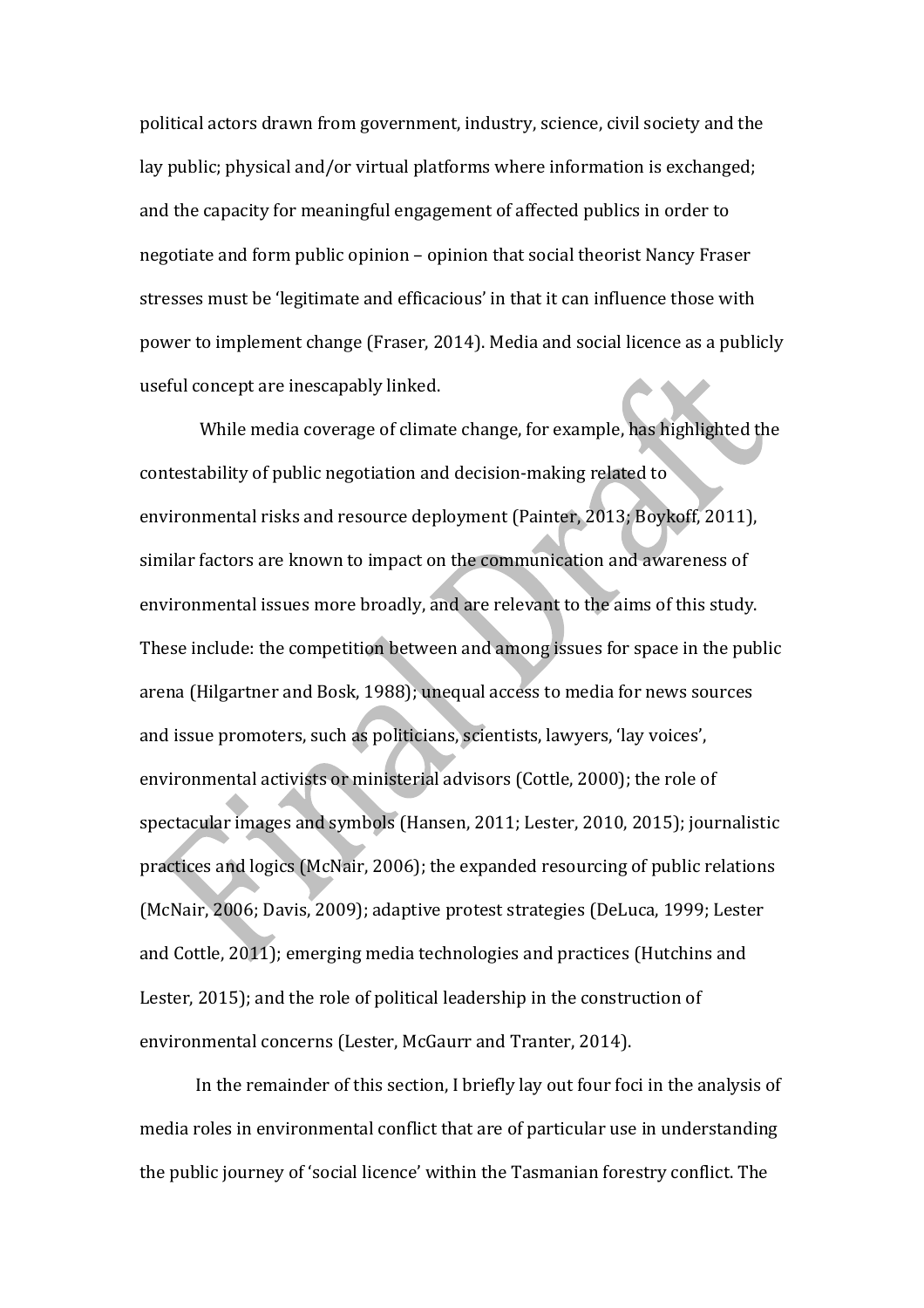first is the way in which symbols circulate in and through media, producing a form of 'symbolic power' – that is, the power to influence debate and opinion (Thompson, 1995; Couldry, 2014). Just as an object changes meaning and value as it is handed from individual to individual, or between cultural or economic settings, so too do mediated messages change value and meaning as they travel (Appadurai, 2008 [1990]). In some settings and contexts, they can become intensely powerful, invoking not only emotional engagement from individual readers or viewers, but also political action. Publics can come together to act, even when they are physically distant from the source of the message. This makes media content highly contested, with struggles taking place over content before it is formed (through public relations/activism); at the point of formation (over iournalistic practices); and as it travels (through, for example, internet sharing, re-publication or countering the credibility of content).

A second and related area of relevance is that of mediated visibility and, its opposite if equally powerful strategy, invisibility. For environmental activists, making risks and concerns visible through media has been a core activity, allowing them to promote issues and mobilise support. For industry, corporations and governments, commercial-in-confidence and other operational norms provided some protection for their activities and interests against negative campaigns. However, the internet has not only produced new ways of seeing and being seen, but it has changed how we can control what it is that is seen and by whom (Thompson, 2005). The gatekeeping and agenda setting functions of journalists and the public relations and campaigning activities of sources have undergone major change with the adoption of new technologies associated with digitization and the web, particularly web 2.0 and its social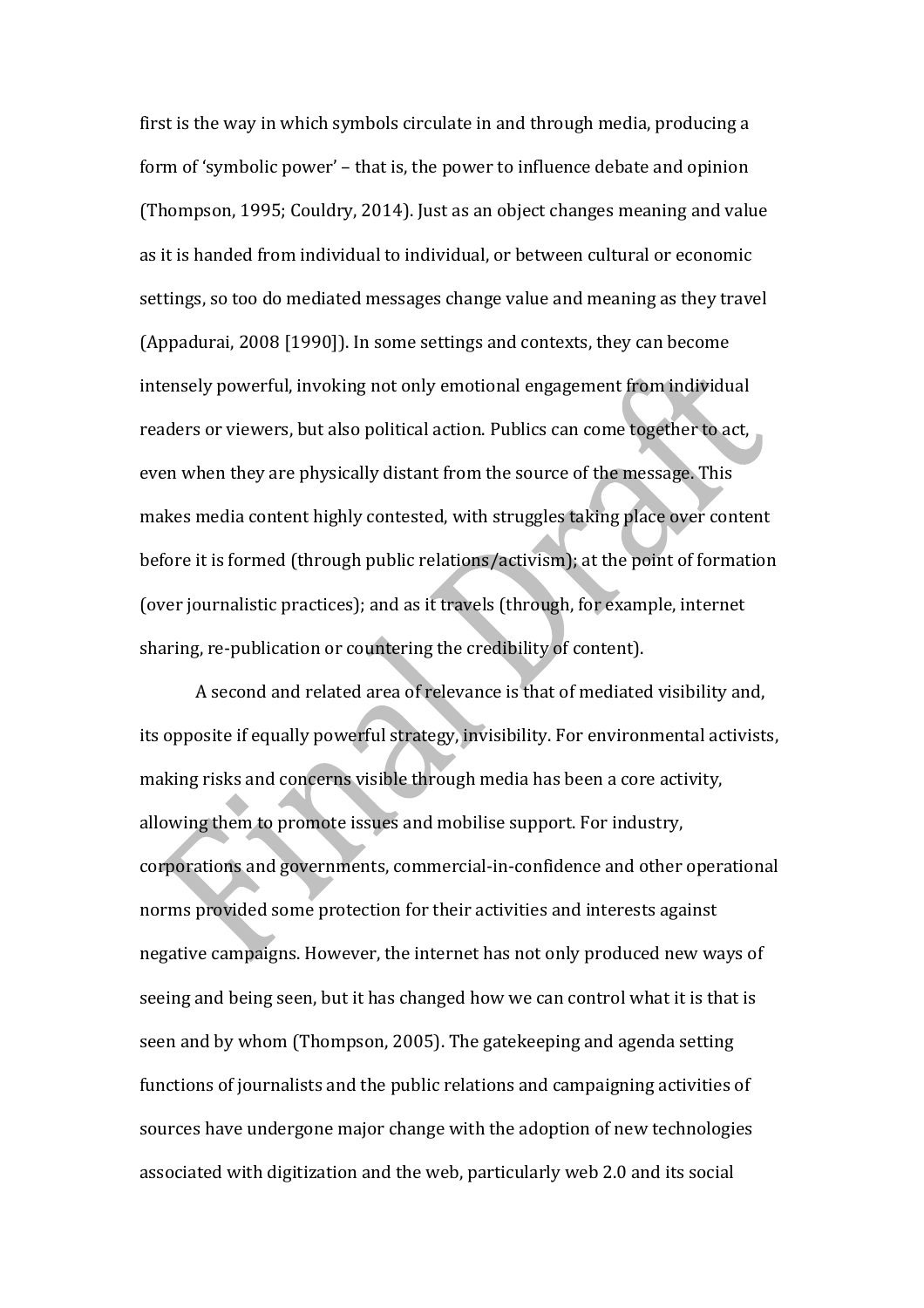functions (Flew, 2014). Business models have collapsed for mainstream press and broadcasters; new opportunities for and practices associated with mediated communications seemingly appear daily. Control over what is visible, how and by whom was never absolute, but the internet has meant that control is less certain than ever (McNair, 2006).

A third related focus, however, acknowledges that power is exercised at what preeminent 'network society' theorist Manual Castells calls 'switching points' (2004, 2009). Mediatised environmental conflict, illustrative of power dynamics in a globalized world, is enacted by the events and negotiations that occur at the 'switching points' or spheres of action: between (i) activist strategies and campaigns, (ii) journalism practices and news reporting, (iii) formal politics and decision-making processes, and (iv) industry activities and trade. The conflicting messages, representations, debates, and practices that constitute these switching points are how environmental conflicts are contested, bringing together interdependent networks of media, political and economic power. These networks traverse the local, national and transnational in varying degrees depending on the particular issue or site in question. The groups and decisionmakers who exercise greatest influence in the midst of conflict are those present at the 'switching points' and able to determine what is made visible to opponents and wider publics (Hutchins and Lester, 2015).

The final focus is concerned with the geopolitical and technological shifts from which the emergence of a transnational or global public sphere is seen by many as inevitable (Volkmer, 2014). Here, among the networks and layers of interdependencies, is a space where public opinion can be formed across traditional state and national boundaries that is recognised as both legitimate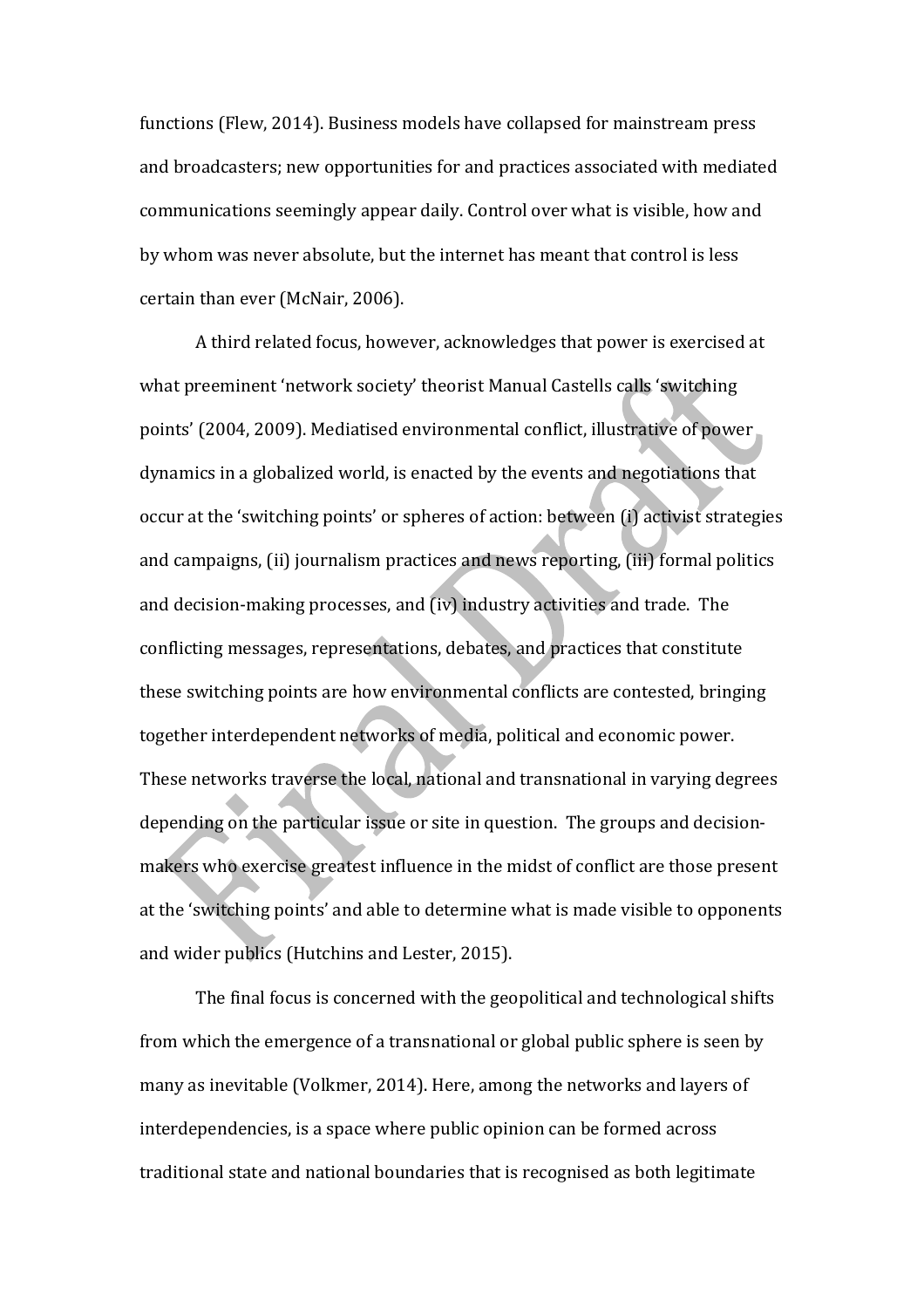and effective by decision-makers. That is, distant others have the expectation of input. Others, however, ask if it is possible that shared opinions can be formed, mobilized and importantly heard and acted upon given that media is now divided between 'corporate global media, restricted niche media, and decentred internet networks' (Fraser, 2014: 24). As Fraser writes, how can public opinion be considered legitimate or efficacious when a) the 'who' of communication is a 'dispersed collection of interlocutors'; b) the 'what' of communication now stretches across a 'transnational community of risk'; c) the 'where' is 'decentralized cyberspace'; d) the 'how' encompasses a 'vast translinguistic nexus of disjoint and overlapping visual cultures'; and e) the addressee, once theorized as a sovereign state, is 'now an amorphous mix of public and private transnational powers that is neither easily identifiable nor rendered accountable?' (Fraser 2014: 26).

Combined, these interests can help explain the contemporary dynamics of mediatised environmental conflict broadly and media roles in the journey of 'social licence' through the Tasmanian forestry conflict more specifically. The methods used to track the movement of the term through this highly networked, interdependent and contested space of local and international activism, resource procurement, markets, publics and environmental expectations are the focus of the article's next section.

#### **Methods**

In order to trace the mediatised journey of 'social licence' through the Tasmanian forests conflict, this study deploys two forms of analysis. The first follows the well-established method of discourse analysis, applying John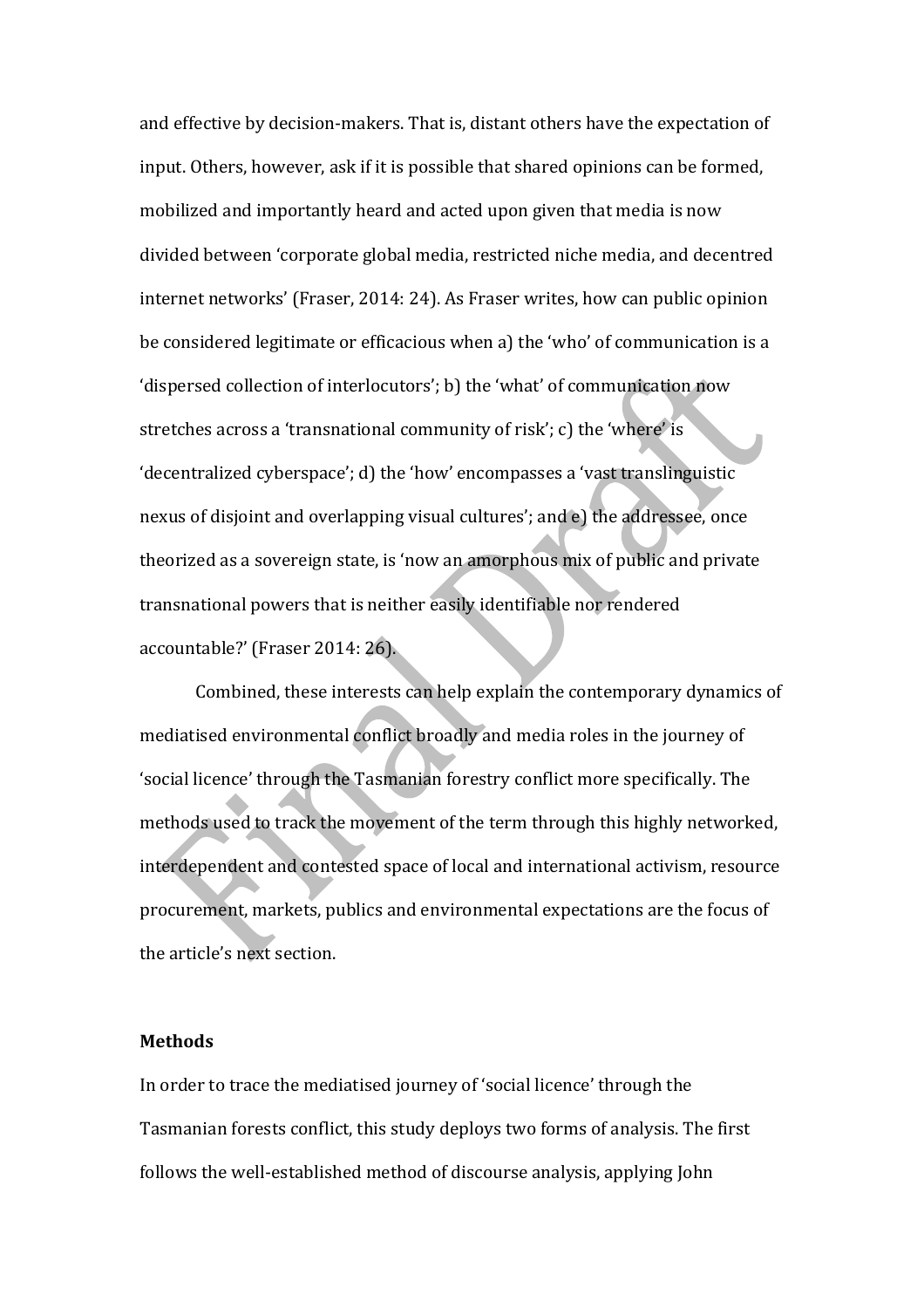Dryzek's definition of discourse as a 'shared way of apprehending the world ... constructing meanings and relationship and helping define common sense and legitimate knowledge' (2013: 9) and using an approach described by Norman Fairclough (2013), which has been usefully applied to the analysis of media and environmental politics in numerous recent studies (see, for example, Carvalho, 2007). For this analysis, the following were searched for: a) relevant media practices within texts, including word and image choice, repetition and  $\triangleright$ associations; b) stakeholder access and representation, evidenced through, for example, paraphrasing or direct quotes; and c) critical discourse moments, when meanings within discourse shift or become further entrenched through, for example, spectacular events or reframing of an issue by a powerful stakeholder (Carvalho, 2007). The second method requires tracking discourse 'objects' (that is, news issues or events) across time and space. Here, news items were followed from their generation - as, for example, media events, releases or interviews through various media platforms, including newspapers, websites and social media, to audiences, monitoring textual and contextual changes that have occurred across time and space. In focusing on changing media texts, practices and technologies, and claims-makers and decision-makers, the research is informed by the 'grounded' and 'empirical turn' in media studies (Flew, 2001). This approach analytically connects media content with the social conditions and material culture of its production, use and flow (Appadurai, 2008 [1990]), and identifies 'modes of symbiosis' (Morley, 2009) between different media platforms. 

News texts were accessed via comprehensive online news archives. Key websites and social networks of claims-makers were also monitored. News texts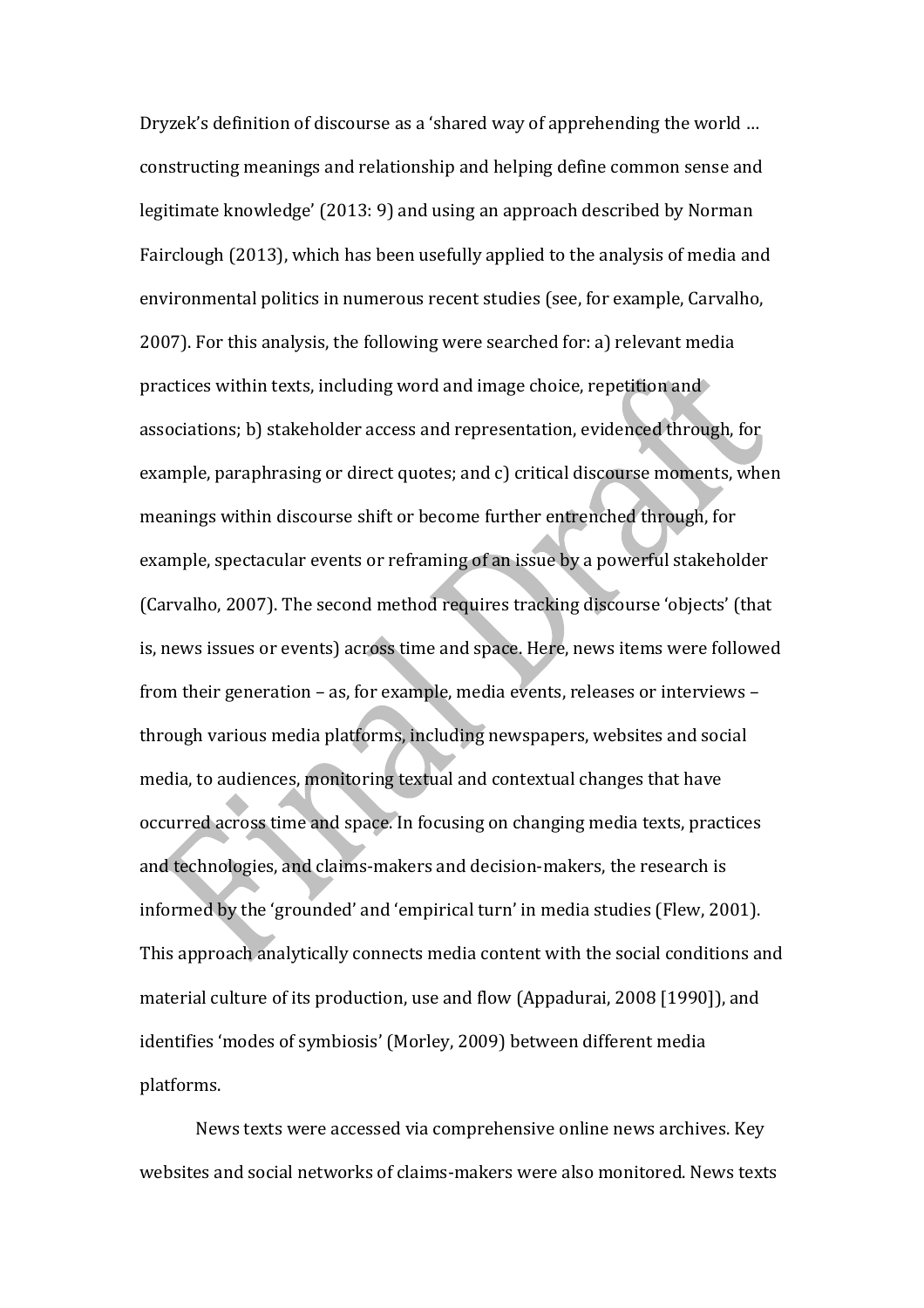were exposed to a two-step analysis: a quantitative measure of news stories around political activity and their content, followed by a closer qualitative analysis of the meanings and symbols embedded within the texts. Specifically, news articles were searched for the keywords 'social license' and 'social licence' on the Newsbank database between the years 2000-2014. Archives were accessed of the two highest-circulating of Tasmania's three daily newspapers, the Hobart-based *Mercury* and its Sunday edition *The Sunday Tasmanian*, part of the News Corp Australia group, and the Launceston-based *Examiner*, now owned by Fairfax Media. Also searched were the archives of the national newspaper, *The Australian*, and its Saturday edition, *The Weekend Australian*, which are considered News Corp Australia's flagship publications. For comparison and to cross-check findings, Fairfax's Sydney and Melbourne metropolitan newspapers, the *Sydney Morning Herald* and the *Age*, were also searched, although as interstate metropolitan newspapers their coverage of the Tasmanian forests conflict was limited.

The research sought to uncover the point of generation of media items through analysis of activist, industry and government websites and publicity materials. Interview transcripts from research conducted in 2014-2015, in which 45 Australian environmental movement leaders participated in long semistructured interviews about their campaign and other political strategies, were searched for the terms 'social licence' and 'social license', as were the media releases, websites and other politically generated material. This approach recognises a need to supplement a news content assessment with other analysis and interviews 'in order fully to assess their success or failure in influencing agendas' (Anderson, 1997: 37; see also Davis, 2007, 2009).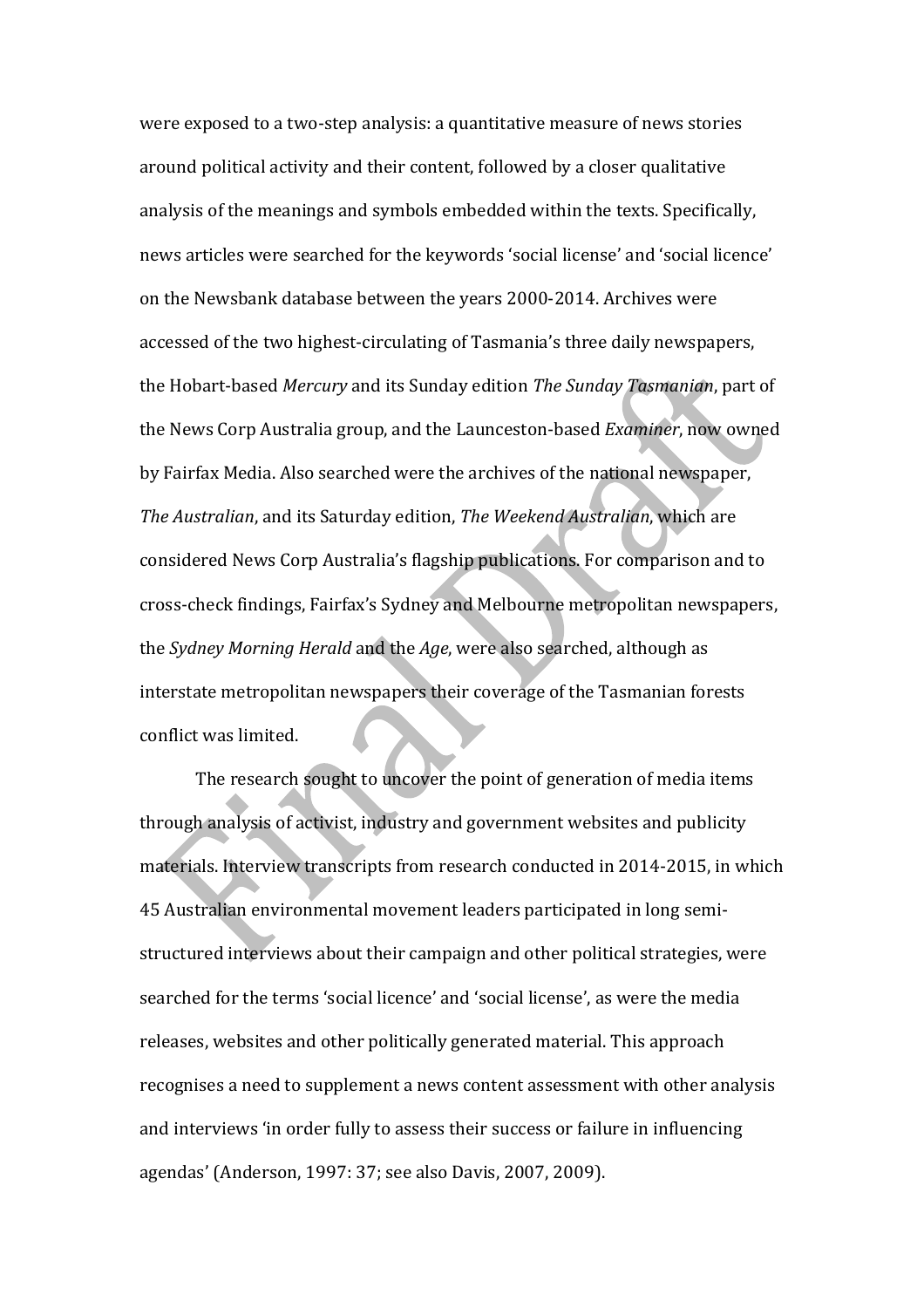#### **The Tasmanian forests conflict**

The physical size of Scotland, Tasmania has a population of 500,000 that struggles to achieve average Australian socio-economic indicators and remains heavily reliant on primary industries and tourism - economic drivers that rarely sit comfortably side-by-side. However, as noted in the introduction, Tasmania is a world leader in environmental conflict. In terms of green politics, the state is home to the world's first green party (the United Tasmania Group, formed in 1972) (Lohrey, 2002), the first environmental campaign to obtain 'global stature' by attracting international attention (the Franklin Dam campaign ran from 1979-1983, culminating in the arrest of 1872 protesters during a blockade of the remote construction site) (Lester, 2007), and an electorate primarily focused on the environment from as early as the 1980s (Hay, 1991). The conflict over use of the island's substantial eucalyptus resources continued largely unabated from the mid-1980s, with national park and World Heritage boundaries, woodchip exports, pulp mill construction and big tree protection becoming critical issues within the three-decade conflict.

Throughout, the forests conflict has been notable for ongoing struggles over visibility of key actors and issues, and the attempts of industry and government to discursively contain symbolic power within the bounds of the island state. Here, for example, protesters, ignored by mainstream news media and government, chained and concreted themselves to the ground through the floor of old car bodies in the path of logging machinery, while others hid in the trees filming the workers' violent response. Uploaded onto YouTube within hours, the images urged international condemnation of Tasmanian forestry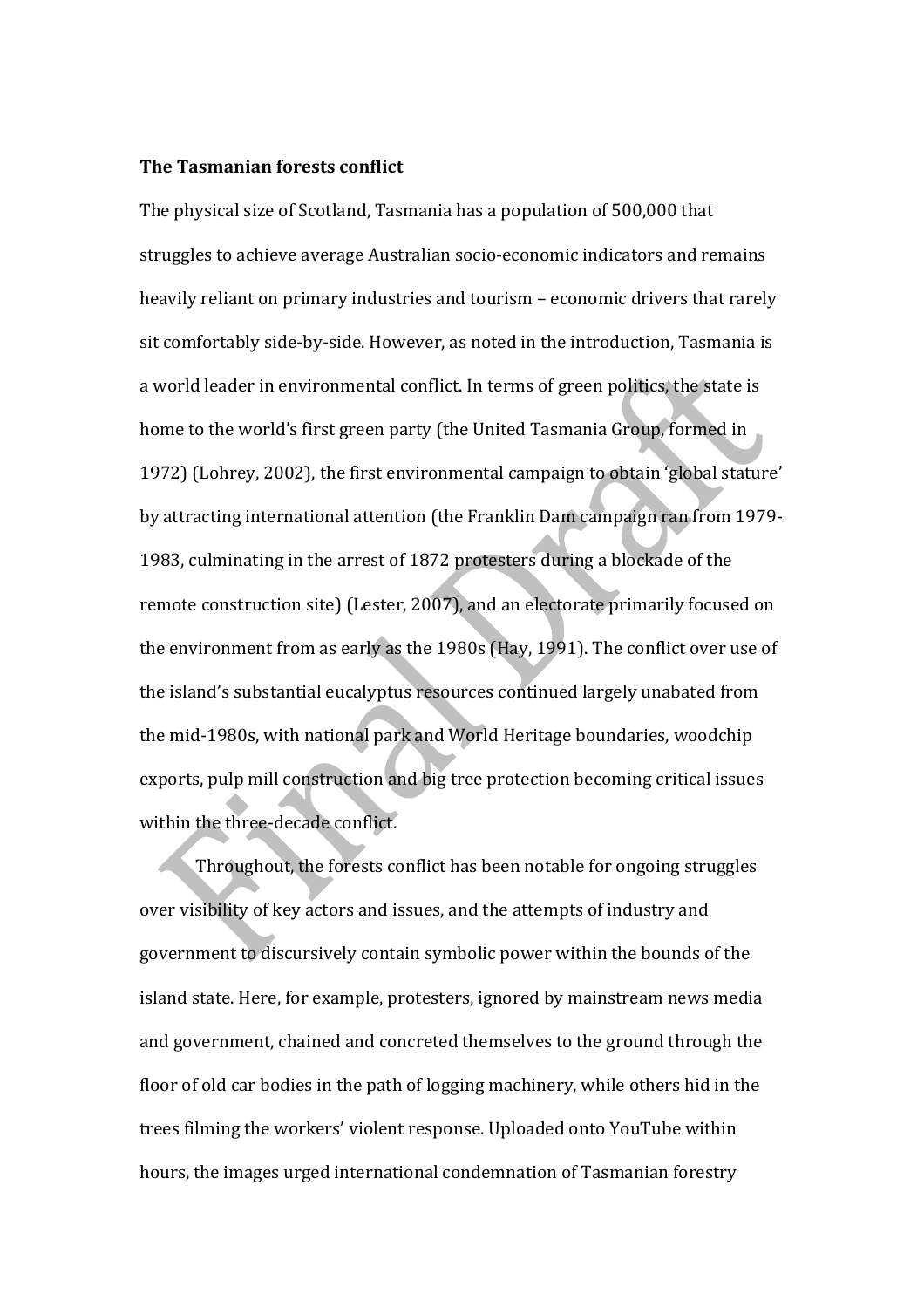practices, and forced local news media to cover the issue and local political leaders to formally respond (Hutchins and Lester, 2011). In another notable 'moment', environmental NGOs checking logging coupes for protected 'big' trees discovered the scorching of Tasmania's largest eucalypt that they had previously strategically named El Grande. It was small news in local media, contained by complex industry, scientific and NGO debate over the extent of the scorching and the tree's likelihood of recovery, but it was big news internationally where the symbolism of the burning of the 'world's largest flowering plant' cut through (Lester 2010). 

A significant shift in the conflict was prompted in  $2009-2010$  by the biggest downturn in demand in the history of the Tasmanian forestry industry. While initially the slowdown was blamed on the global financial crisis, it became clear that international discomfit over the procurement of woodchips sourced from native forests was a contributing cause. The Wilderness Society, one of Australia's largest environmental NGOs, had campaigned for a decade in Japan, attempting to convince Japanese companies that Tasmanian forestry practices were unsustainable, while also establishing direct action protest in the forests with accompanying websites aimed at the Japanese consuming public (Lester, 2014). There was little evidence of impact of these activities until 2010, when the industry began to publicly acknowledge that 'certification' and 'social licence' were central concepts in securing long-term international markets for forest products. This prompted Tasmania's largest company and land owner at the time, and the world's largest exporter of hardwood native woodchips, Gunns, to belatedly replace its chief executive and board members, and to announce that it was withdrawing from all native forest logging and woodchip exports in order to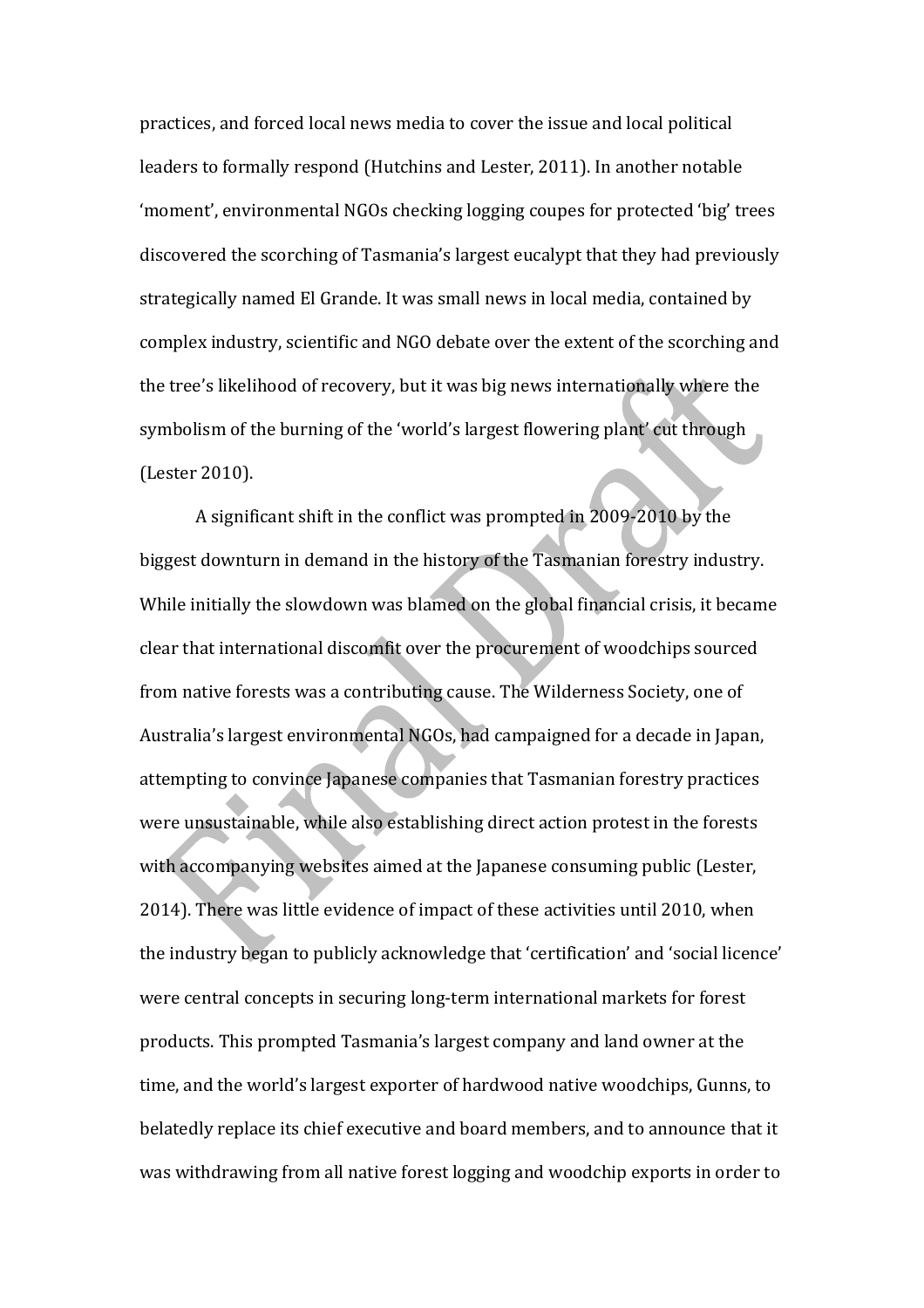win a social licence for its \$2 billion-plus pulp mill proposal (Stedman, 2010). However, despite these effots the company failed to find a financial backer and suffered a steep decline in share value until it was eventually placed in receivership in September 2012.

As Gunns retreated from centre stage, a new company emerged to take a lead role in the Tasmanian forestry industry and accompanying environmental conflict. Like Gunns, Ta Ann Tasmania enjoyed strong support from the federal and Tasmanian Government and Opposition, including \$10.4 million in establishment grants for eucalypt veneer mills and a 20-year guaranteed resource supply (Forestry Tasmania, 2012). Via a relatively complex supply chain, Ta Ann Tasmania - an offshoot of Malaysian company Ta Ann Holdings, one of six major forest companies in Sarawak - supplied wood from Tasmanian regrowth and plantation eucalypt forests as veneer to Japanese manufacturers and retailers of flooring. This market comprised approximately two-thirds of Ta Ann Tasmania's business, which it claimed contributed a total of \$45 million annually to the Tasmanian economy (Ta Ann Tasmania, 2012). However, from 2011, Ta Ann Tasmania became the target of a markets-focused campaign in which environmentalists drew on highly symbolic acts (see www.observertree.org), international coalitions, and relationships with the institutionalized Greens to target individual managers within Japanese corporations with reports and letter writing campaigns. These actions alleged breaches of agreements, causing companies to pull out of contracts with Tasmanian suppliers and the loss of industry jobs (Ta Ann Tasmania, 2012).

Meanwhile, against the backdrop of these campaigns being played on the international stage, self-selected industry and environmental groups began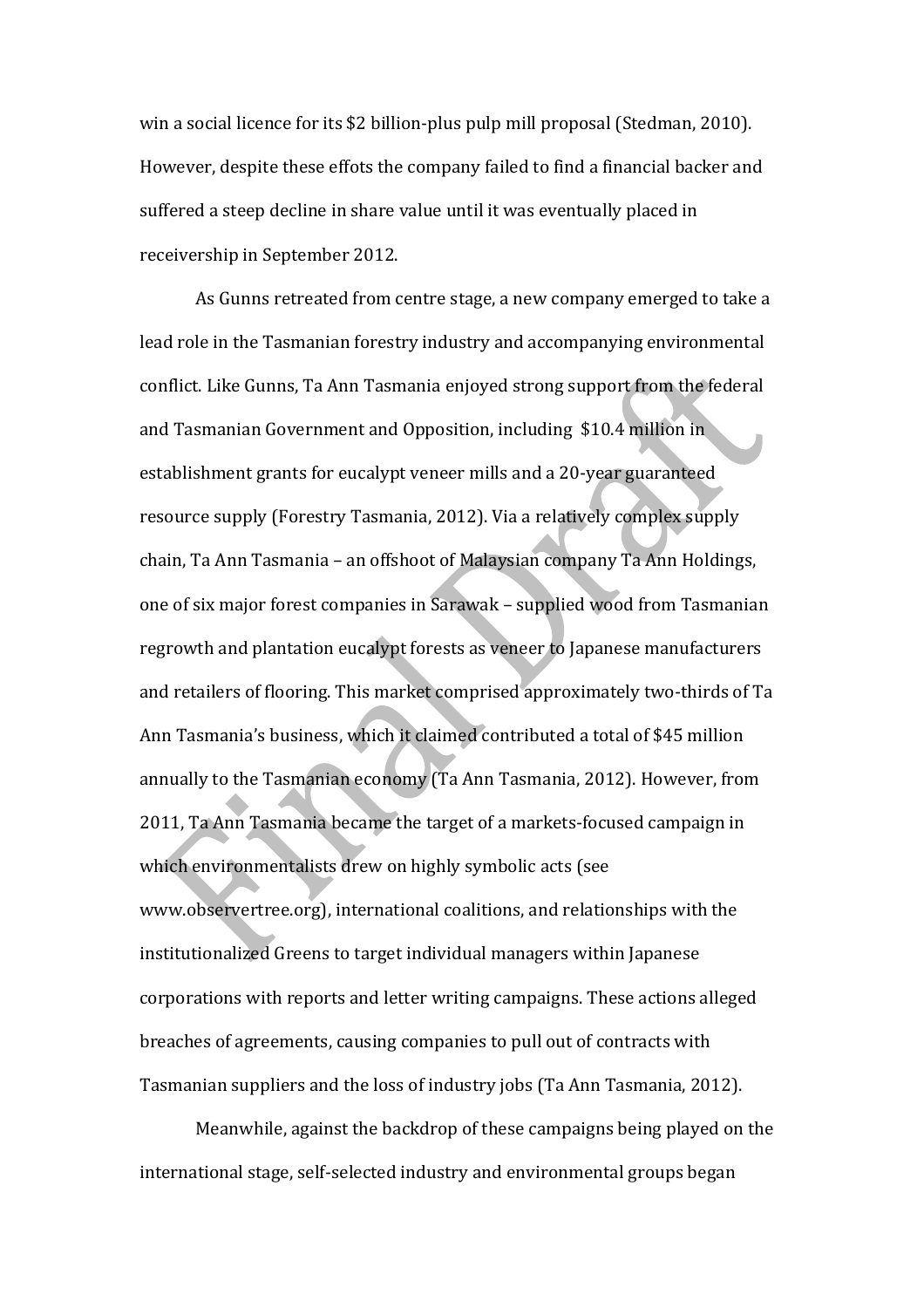historic roundtable 'peace talks' in Tasmania with the stated aims of putting the forestry industry on a sustainable footing and ending community and political conflict over the forests (Lester and Hutchins, 2012). This was a surprising turn. After almost three decades of highly visible and often bitter debate, the key protagonists effectively disappeared from media (Lester, 2007; Lester and Hutchins, 2012). It was three months before their absence was noted by a community fatigued by almost constant brawling over industry practices, scientific definitions and protest actions, and before journalists revealed that the absence was far from an indication of post-election inactivity. Rather, the 'secret peace talks', as they were predictably dubbed by journalists, included industry representatives from the Forests Industry Association of Tasmania and Timber Communities Australia; environmental organisations The Wilderness Society, Australian Conservation Foundation and the umbrella NGO Environment Tasmania; and the leadership of the powerful Construction, Forestry, Mining and Energy Union. Their negotiations were watched over and the outcomes ultimately blessed by relevant ministers from the Labor governments then in power at both state and federal level.

# **Social licence in the media**

As a concept, 'social licence' had potentially much to offer the struggling Tasmanian community through this crucial period of public negotiation and decision making. The term had entered Australian mainstream media shortly after its introduction within international mining industry discourse (Boutilier, 2014). In 1997, *Sydney Morning Herald* economics writer Ross Gittins attempted to introduce the term 'suasian' to describe how to bring a community on board a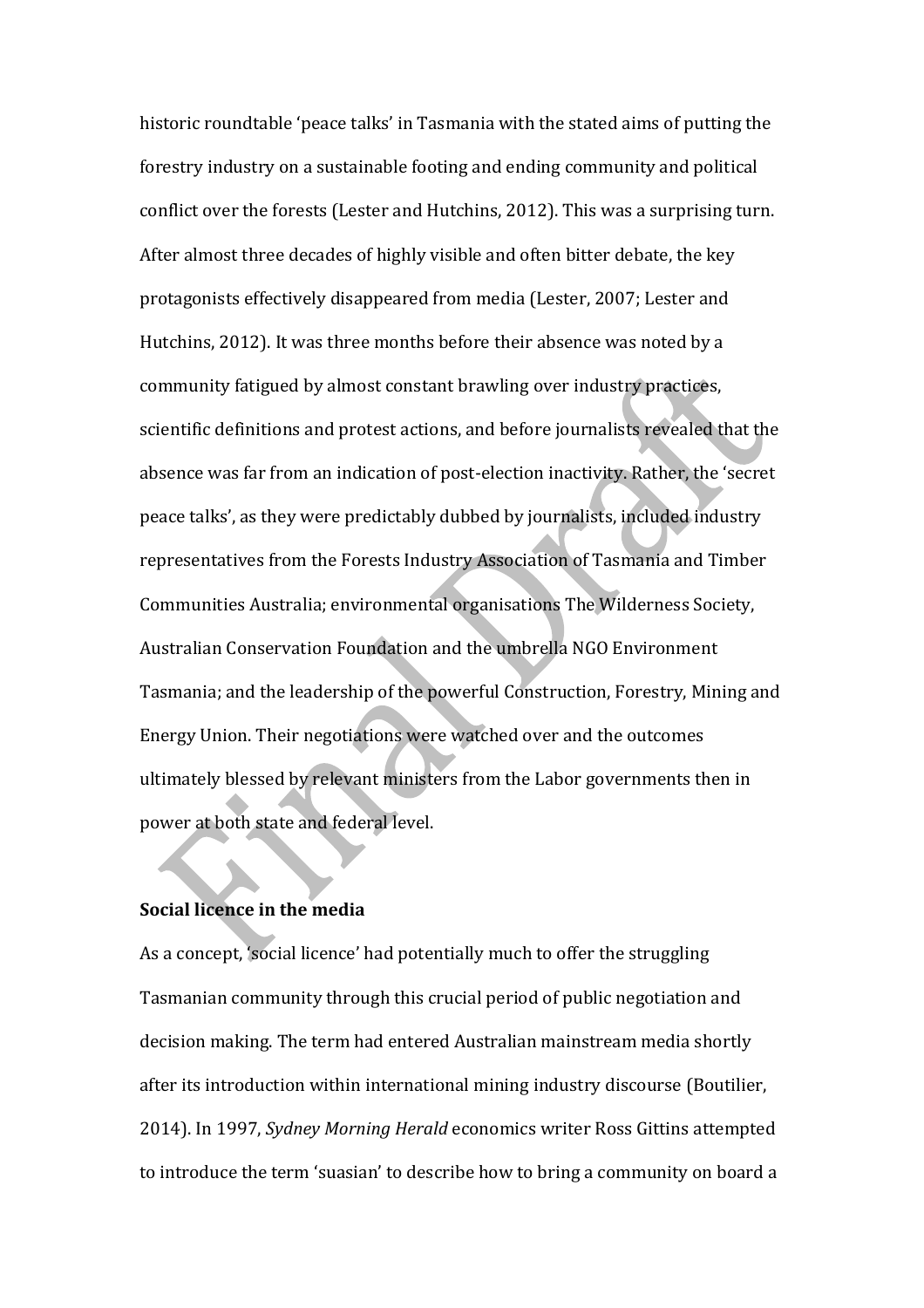development proposal (Gittins, 1997). Not surprisingly, it did not catch on. However, the following year another column in the *Herald* suggested that 'all organisations operate under an implicit social licence' that limits 'the actions of organisations that pollute the environment, put employees' health at risk, produce dangerous products, or test their new products on animals, etc' (Saul, 1998: 46). For an opinion writer in the *Australian Financial Review* two months later, the fact that 'Shell has now embraced the philosophies of corporate citizenship and its underpinning tenet – that companies have to earn their "social licence to operate" – has raised the stakes for all corporations' (Lagan, 1998a). In these columns, 'social licence' is framed as 'built on public confidence' that adds to 'the collective good' (see, for example, Lagan, 1998b). It is also framed by what it is not; a legal licence, for example. Most notably, it is framed by what it should and could be; that is, in relation to its amorphous and thus malleable shape:

Surely, it is not asking too much of our leading executives that they see that their social licence may also properly be restricted to limit actions which throw people out of work, damage the traditional fabric of rural communities, or place employees under intolerable levels of workplace stress. (Saul, 1998)

As with broader use (Moffat et al., 2015; Boutilier, 2014), the first uses of 'social licence' in Tasmanian news media occurred in relation to mining, although with a tone that was familiar to Tasmanian newspaper readers in 2003. Under the heading, 'Mine boss' green blast', the *Mercury* reported a mining executive as claiming: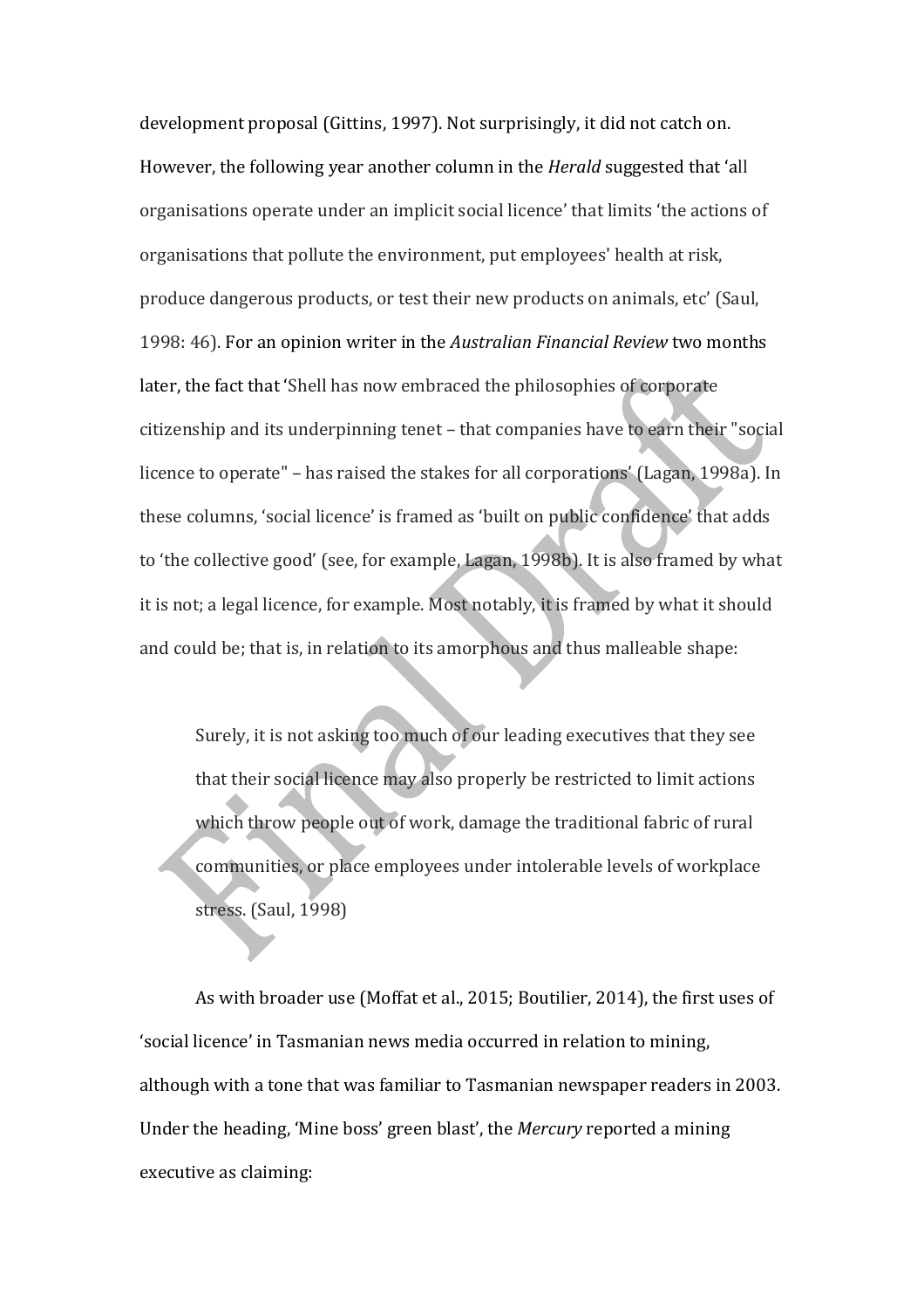... no matter how hard the industry tries to do the right thing, it would never be enough for the greens. 'They are like two-year-old kids . . . all they can say is, "no".' The answer, he said, was for mining companies to earn their 'social licence' so communities supported them. 'If we don't have a social licence we won't be in business,' Mr Lassonde said. 'Establishing you are accountable for your actions is key to obtaining the respect from your stakeholders.' However, there was no quick route to obtaining a social licence. 'A social licence, like reputation, is first and foremost built on trust. It can take years to build, and moments to lose.' (Charles, 2003)

Here, the term is owned by industry, with the 'greens' excluded from relevant communities or as stakeholders on the basis of being 'like two-year-old kids'.

Searches found the term to be largely absent from Australian newspapers for the next five years until 2008, when the first mention explicitly in relation to forests occurred. In February 2008, Mercury chief reporter Sue Neales, covering an international forest management convention in Hobart, cited forest researchers who suggested that global pressure could force 'an end to logging in old-growth and regrowth forests as the world comes to grip with global warming and carbon trading' and that 'there is a distinct possibility that the logging of regrowth forests will lose its current social licence' (Neales, 2008).

The term was next used 14 months later under the heading 'Activists spell out mill opposition':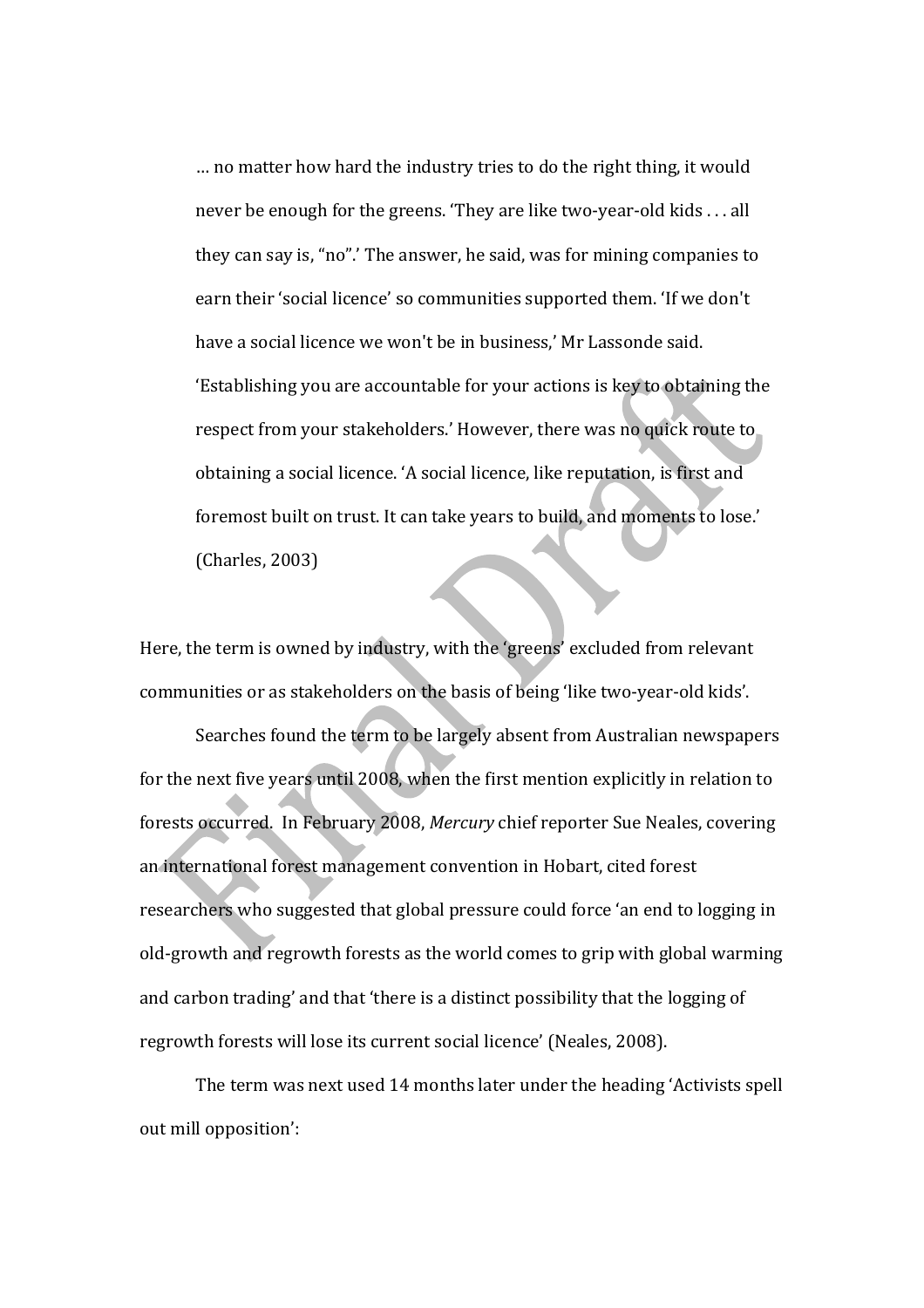A giant banner spelling out opposition to the Gunns pulp mill was mounted on the controversial Tamar Valley site yesterday as part of a message to potential investors. Last week Gunns executive chairman John Gay vowed construction of the mill would begin by December. 'A picture tells a thousand words and we want to make sure potential investors know that investing in this pulp mill is buying into decades worth of conflict over wood resources and water resources,' Wilderness Society spokesman Vica Bayley said. 'We want them to know the local community won't stop protecting their valley because this is a high-risk and environmentally destructive proposal with no social licence.' (McKay, 2009)

'Social licence' entered news media more fully in 2010 at the same time as the existence of the historic roundtable talks were being revealed. The emergence of the term within media coverage of the Tasmanian forests issue in and around this crucial period is quantified in Figures 1 and 2 below.

FIGURE 1 HERE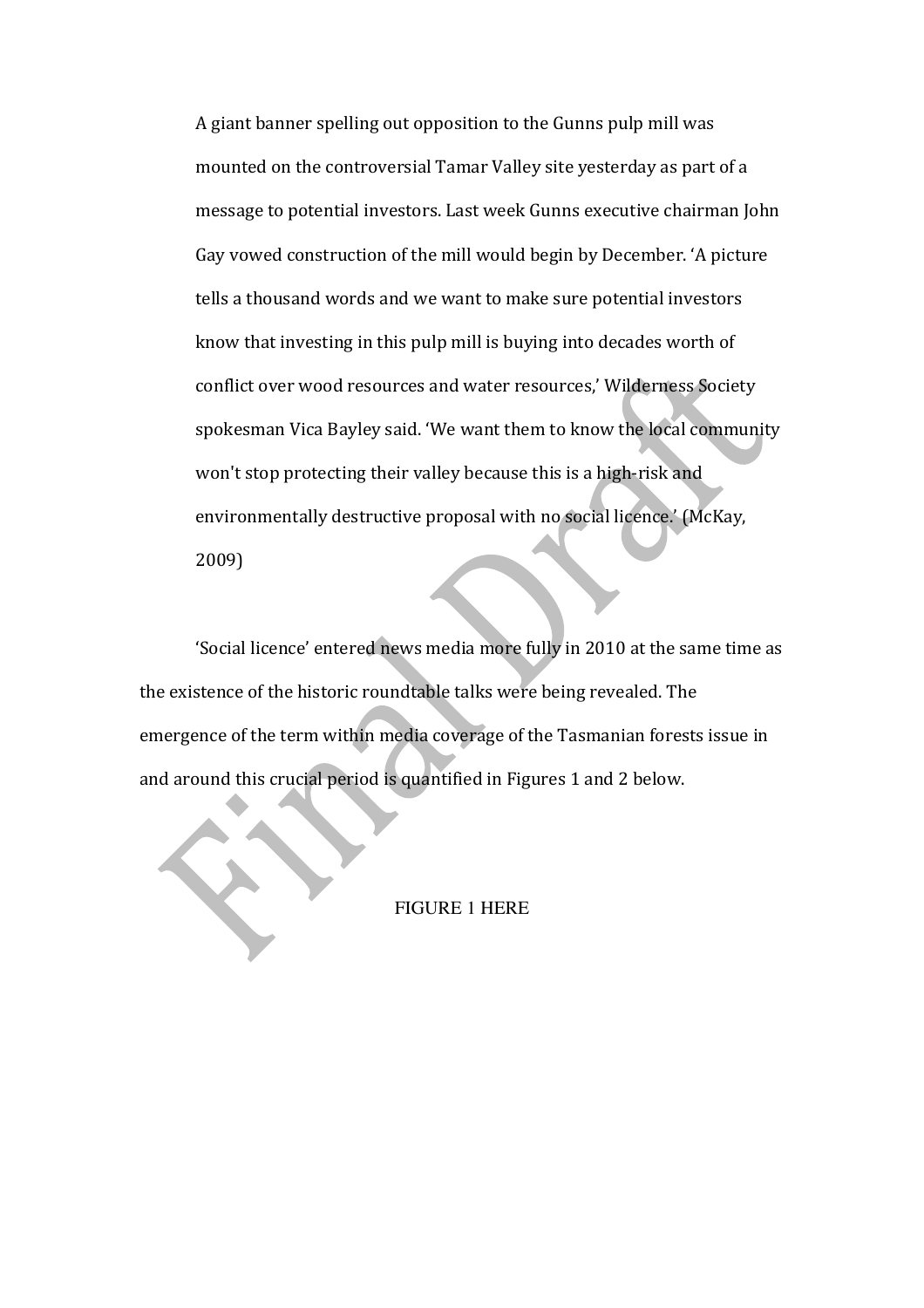Figure 1: Number of news articles containing 'social licence' or 'social license': *The Australian* and *Mercury* – 2000-2014

FIGURE 2 HERE

Figure 2: Number of news articles containing 'social licence' or 'social license': *The Australian* and Tasmanian newspapers – 2000-2014

A search of all news media items from 1990 in the *Mercury* and *Sunday* Tasmanian, including editorials, opinion columns and letters to the editor, found 111 overall uses of 'social license' or 'social licence', with 90 of those (or 81%) also containing the keywords 'forest' and 78 (70%) containing the word 'Gunns'. This provides evidence that 'social licence' was carried to the public on the back of the Tasmanian forests conflict, and specifically with reference to Gunns' decision to alter its business practices with the stated aim of 'winning', 'gaining' or 'seeking' a social licence.

When the term began to appear more commonly in Tasmanian newspapers in 2010, it appeared without explication or definition. On one hand,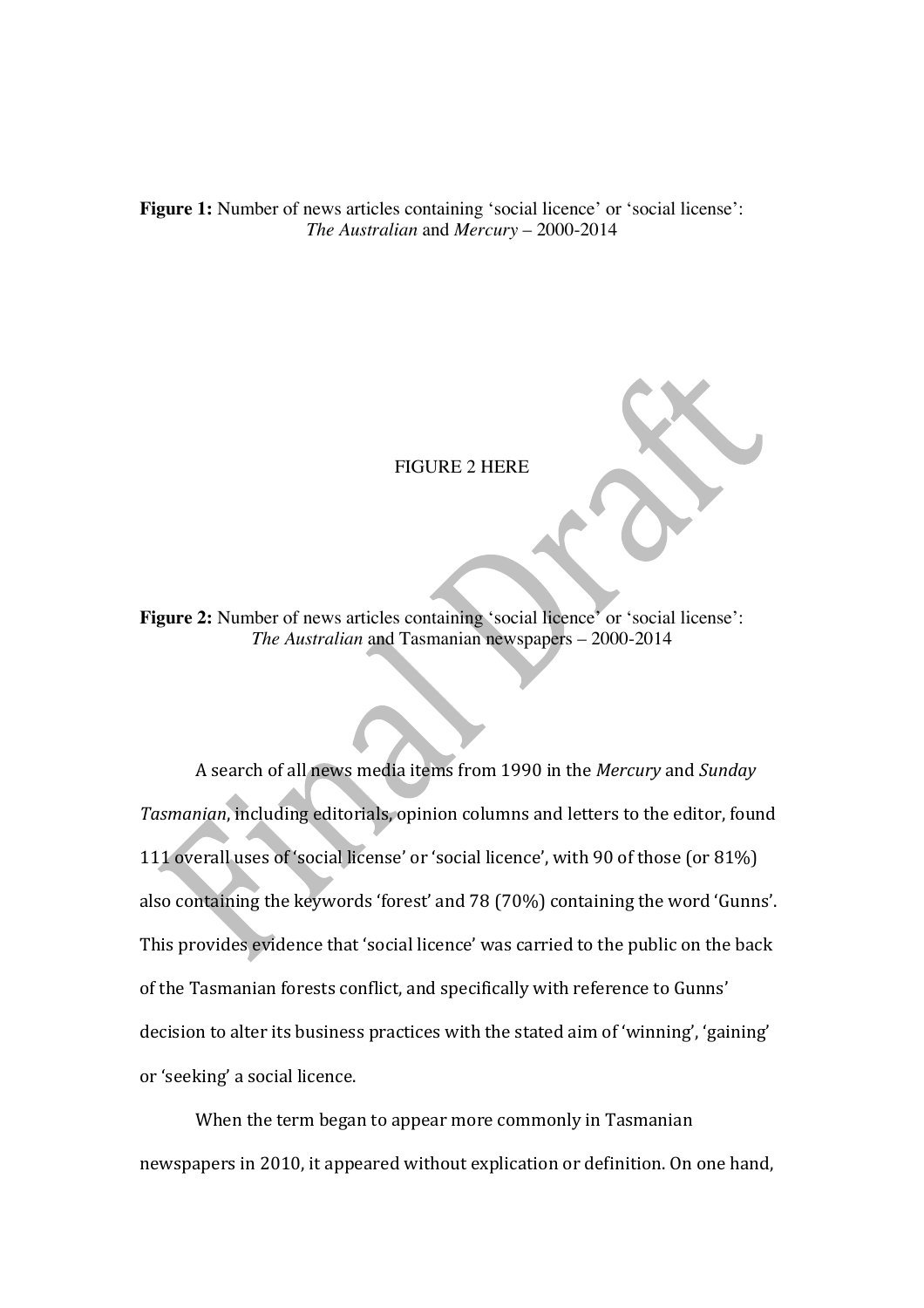journalists used the term  $-$  generally quoting sources  $-$  as though its meaning was self-evident and it were a fully fleshed out and well-understood concept. On the other, they usually enclosed 'social licence' in quotation marks – recognition in journalistic practice that the concept was neither widely accepted nor commonly used in public discourse. Behind-the-scenes monitoring of stakeholder activity through this period helps explain the term's sudden appearance. Industry and activist websites were monitored through the first quarter of 2010, and actors involved in the talks that began after the March state election were interviewed. The overall quantity of news reporting and other media activity on the forests issue in Tasmania declined notably through this period (Lester and Hutchins, 2012), but when journalists eventually revealed that the talks were underway, 'social licence' was frequently used by those at the table to justify the talks both to surprised journalists and their audiences, and to the even more surprised membership of the groups represented at the table.

This suggests, in part, why the public emergence of the term in late April 2010 appeared to be so sudden. The fact that Gunns was 'seeking a social licence' became the framing device for both the talks between industry and environmentalists, and the industry shake up. An *Examiner* story from this period is typical. Under the heading, 'Gunns bets its future', it reported: 'About 28,000ha of Gunns' native forest land holding would be sold as it attempts to gain a "social licence" across its forestry operations' (Examiner, 2010).

Gunns' 'desire for a social licence' received some contextualization when the concept was joined by that of Forest Stewardship Council certification through the second half of 2010. As reports from this period repeatedly made clear: 'The company is also seeking Forest Stewardship Council certification, for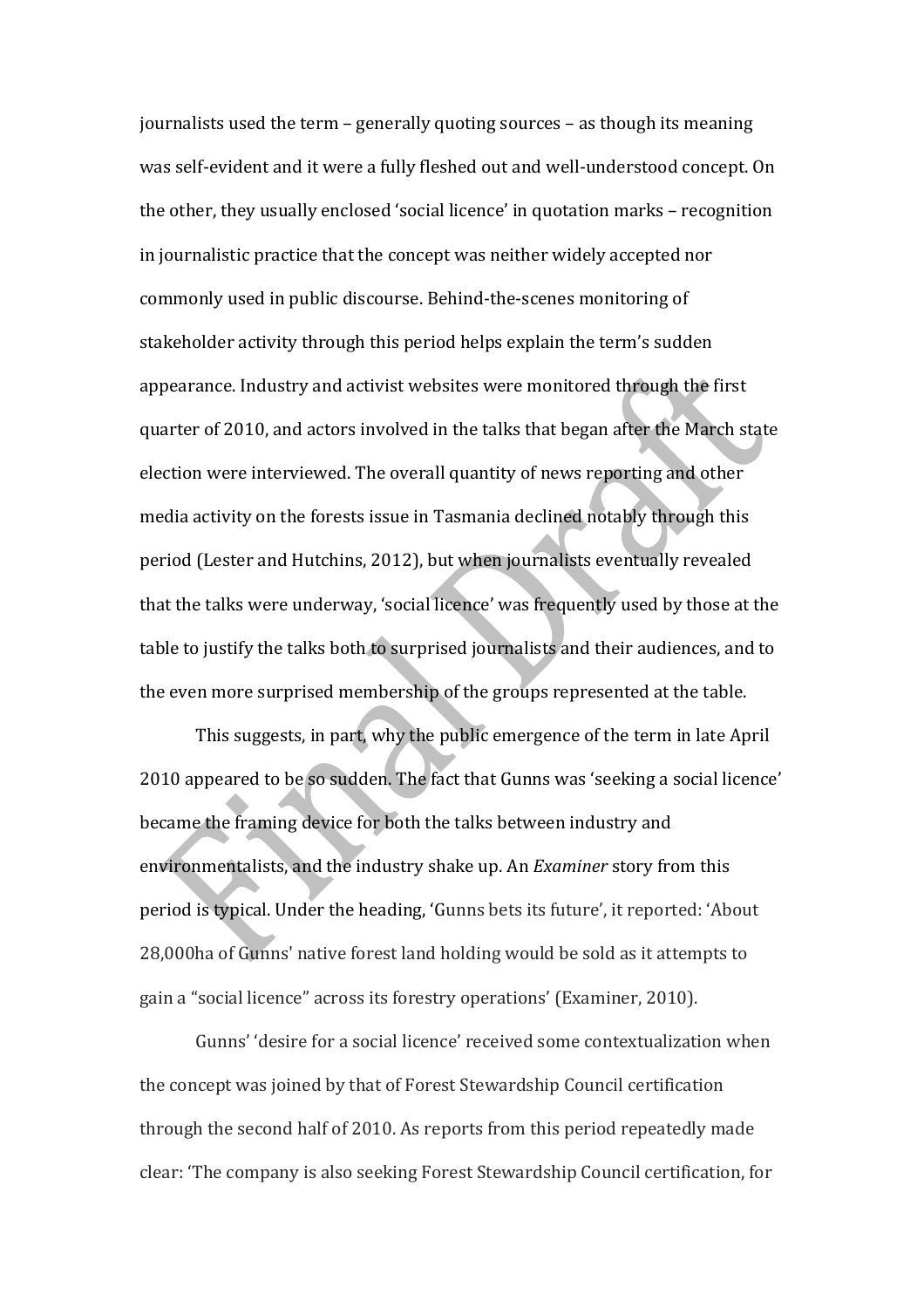which the company needs to obtain a "social licence" from the community for its activities' (Mercury, 2010c). And: 'FSC certification requires a "social licence" or broad community approval, hence the withdrawal from perceived old-growth logging areas' (Mercury, 2010b). 'Social licence' and FSC certification appeared as a twinned concept for the following three months, better defining what was at stake while also increasing the value of social licence as a strategic environmental campaign tool. News stories took on an increasingly dueling and declarative tone through this period, with protagonists making unequivocal statements about the existence or otherwise of a social licence. 'There is no social licence to build a pulp mill, as currently proposed, in the Tamar Valley,' (Mercury, 2010a) and 'He [Kim Booth] said Gunns had failed to earn "a social licence" to build the mill, meaning there was still widespread opposition, especially in the Tamar Valley' (Mercury, 2010d).

In early 2011, Gunns' new managing director Greg L'Strange attempted to flesh out the concept in a widely reported letter outlining the company's proposed direction. As published in the *Mercury*, L'Estrange wrote: 'Underpinning Gunns' move to a new plantation-based value-adding business is what we have called gaining our social licence-to-operate' (Mercury, 2011a). However, by then, the concept itself was under attack, and an explicit site of conflict in itself. High-profile Tasmanian author Richard Flanagan continued his media commentary on the forests conflict by writing in the *Mercury*: 'Ironically, Gunns now desperately needs the support of conservationists for the muchvaunted social licence to get a funding partner that will help finance the mill' (Flanagan, 2011). From the *Mercury* itself: 'Gunns has a new-look board and a new chief executive officer. It has approached environmental groups in a bid to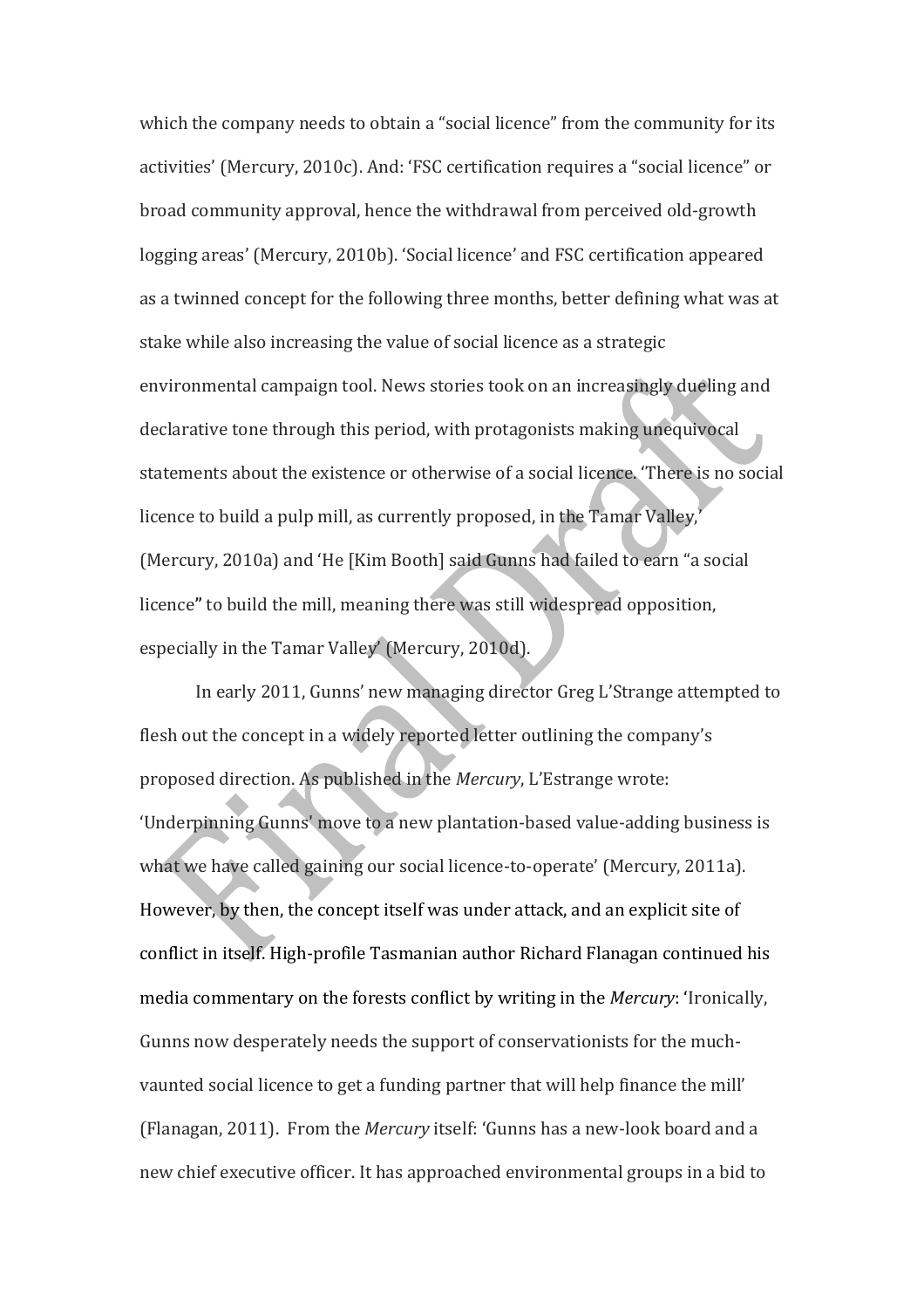win a "social licence", a dreadful term that sounds more like an exercise in corporate spin than community consultation' (Mercury, 2011b).

Industry supporters, including influential federal Tasmanian MP Eric Abetz, were also reported as attacking the concept:

'You cannot trade off thousands of jobs in the sustainable native forest industry against a few hundred jobs in the pulp mill because of an outrageous attempt by a big company to get a social licence for its mill,' Senator Abetz said. (Mercury, 2011c)

In the letters pages, 'social licence' joined the list of terms whose use had created confusion in the forests debate:

The protest groups have received much media coverage but little analysis of their position. This in part is a result of misleading information that has been promulgated by these groups (such as use of plantation timber) and a conservation language that covers complicated matters with simple but meaningless generalisations (such as 'wild forests', 'high conservation value', 'sustainability', 'social licence' and 'intergenerational equity').  $(Mercury, 2011d)$ 

Scepticism became entrenched:

Meanwhile, he [head of Gunns Greg L'Estrange] has tried to build a 'social licence' for the pulp  $mill - a$  loose concept perhaps best defined in this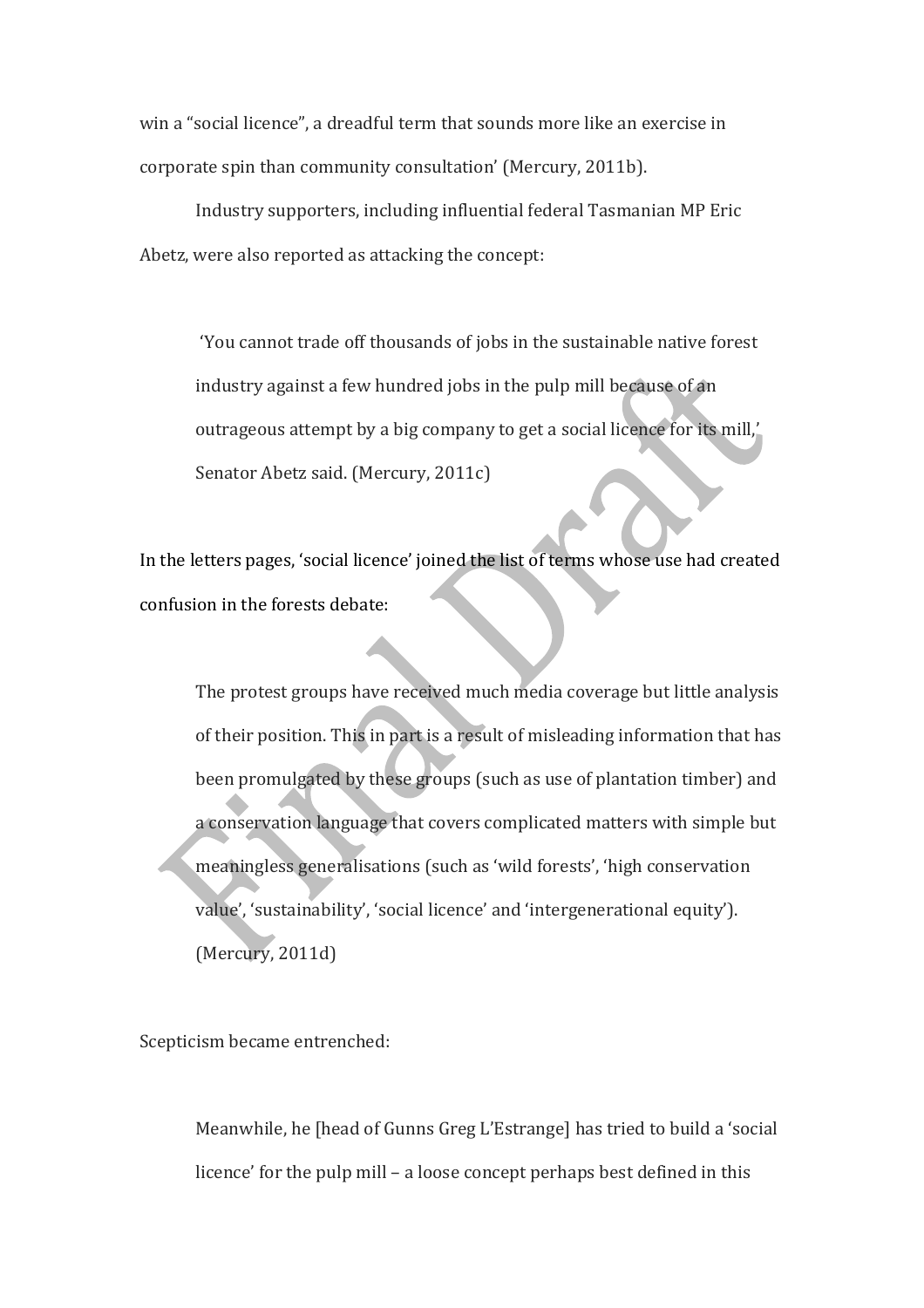case as too few community opponents to hurt the financing. (Examiner, 2011)

Through 2012, proof of the existence or otherwise of a 'social licence' was demanded within the context of messages carried by trade missions to Asia with the State Opposition 'inviting' the Premier to 'prove there was bipartisan support in the Tasmanian Parliament for the forestry industry and a social licence for the pulp mill' (Examiner, 2012a). Potential buyers of Gunns' assets demanded the same, according to news reports: 'Richard Chandler Corporation wants to find out if Gunns has a social licence and broad community support for its pulp mill before it invests \$150 million in the timber firm' (Mercury, 2012a).

Further attempts to pin down the concept followed. Existence was proven by a 'reasonable level of community support (or "social licence" to use the corporate jargon)' (Mercury, 2012b) or because '80 per cent of voters ticked Labor and Liberal boxes at the most recent state election' (Sunday Tasmanian, 2012). Yet, 'social licence' was also conceived be some of being inherently undemocratic: '...many such self-appointed arbiters actually have few members but threaten democratically elected governments with so-called "social licences" to promote their own agendas' (Examiner, 2012b). And it would become meaningless if the pulp mill site was sold to a Finnish-Chinese consortium: 'If it is a Chinese company then opponents will be whistling into the wind with any argument of a social licence' (Examiner, 2012c).

By 2013, 10 years after its first use in Tasmania, environmentalists were no longer excluded as stakeholders in public debate on social licence, but were considered – like corporations – to be in need of social licence themselves: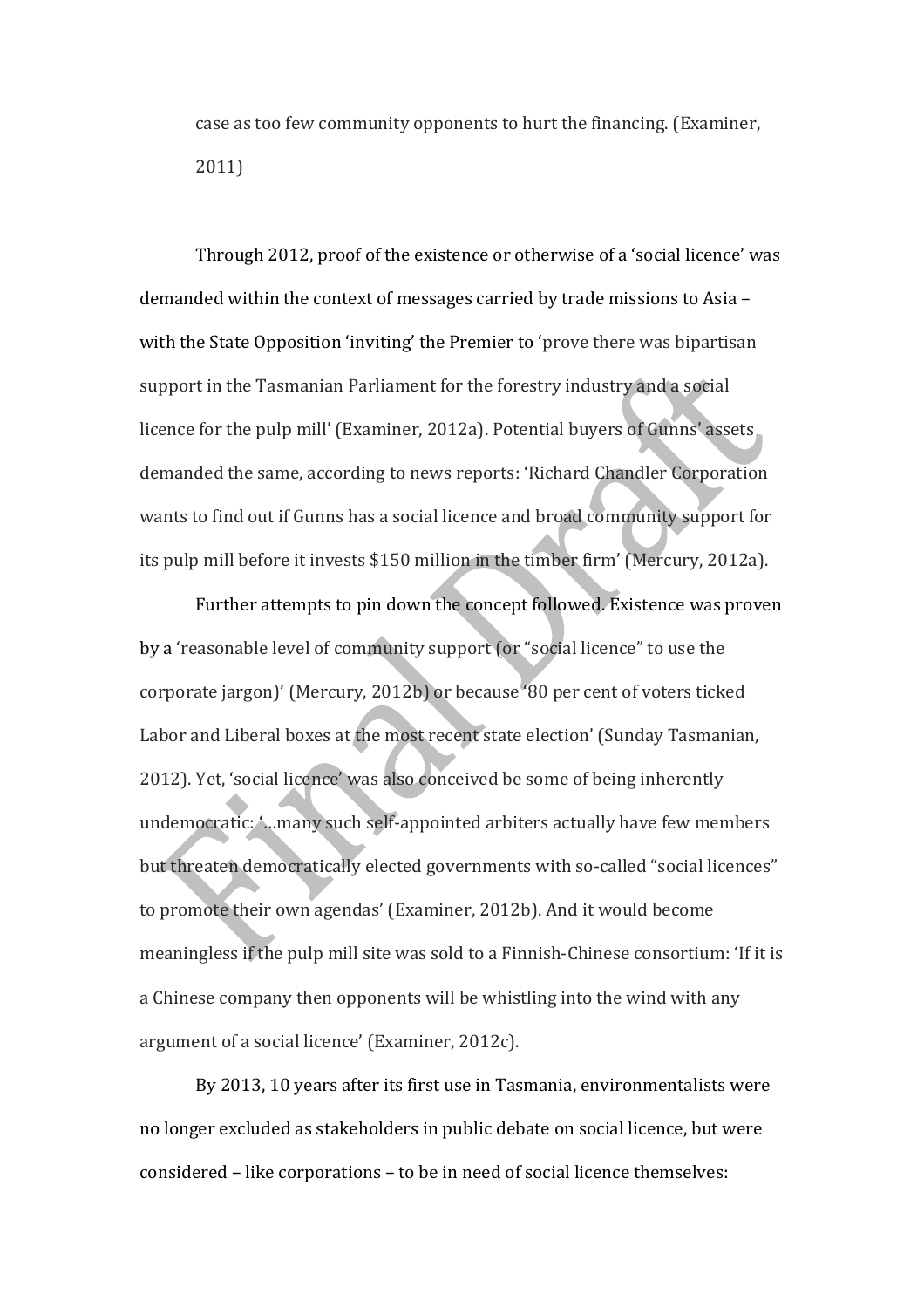'Tasmanian Liberal Senator Richard Colbeck said the [environmental] group did not have the "social licence" to make their claims against the project' (Mercury, 2013). Searches show that the frequency of use of the term declined in national media coverage of the Tasmanian forests conflict through 2013. Most incidents of its use in 2014 were in Tasmanian news media, and were related to introspection by key protagonists or formal examinations of the ultimate failure of the 'peace talks' and the intergovernmental agreement that had resulted.

Research suggests that the loss of visibility of the term 'social licence' from 2013 was not isolated to news media coverage. A search of activist websites, for example that of The Wilderness Society, shows little evidence of the term's use in media releases or other public statements and blogs after 2013. Interviews with 45 environmental leaders across various sectors in Australia – all conducted in 2014-2015 – also suggest a perception that the term was no longer publicly useful: only three leaders spontaneously used the term during our lengthy semi-structured interviews, which asked leaders to contextualize their motivations, practices and strategies. One was in relation to divestment of the fossil fuel industry; one in relation to the Lock the Gate movement that opposes coal seam gas extraction; and one in relation to the nuclear industry:

We aim to put as many obstacles in the front of this industry until the selfevident becomes self-evident. We want to reduce at every point and challenge at every point this industry's social license. We want to encourage uncertainty and drive capital from this sector, and we want to reinforce the fundamental fact that this industry supplies a fuel that is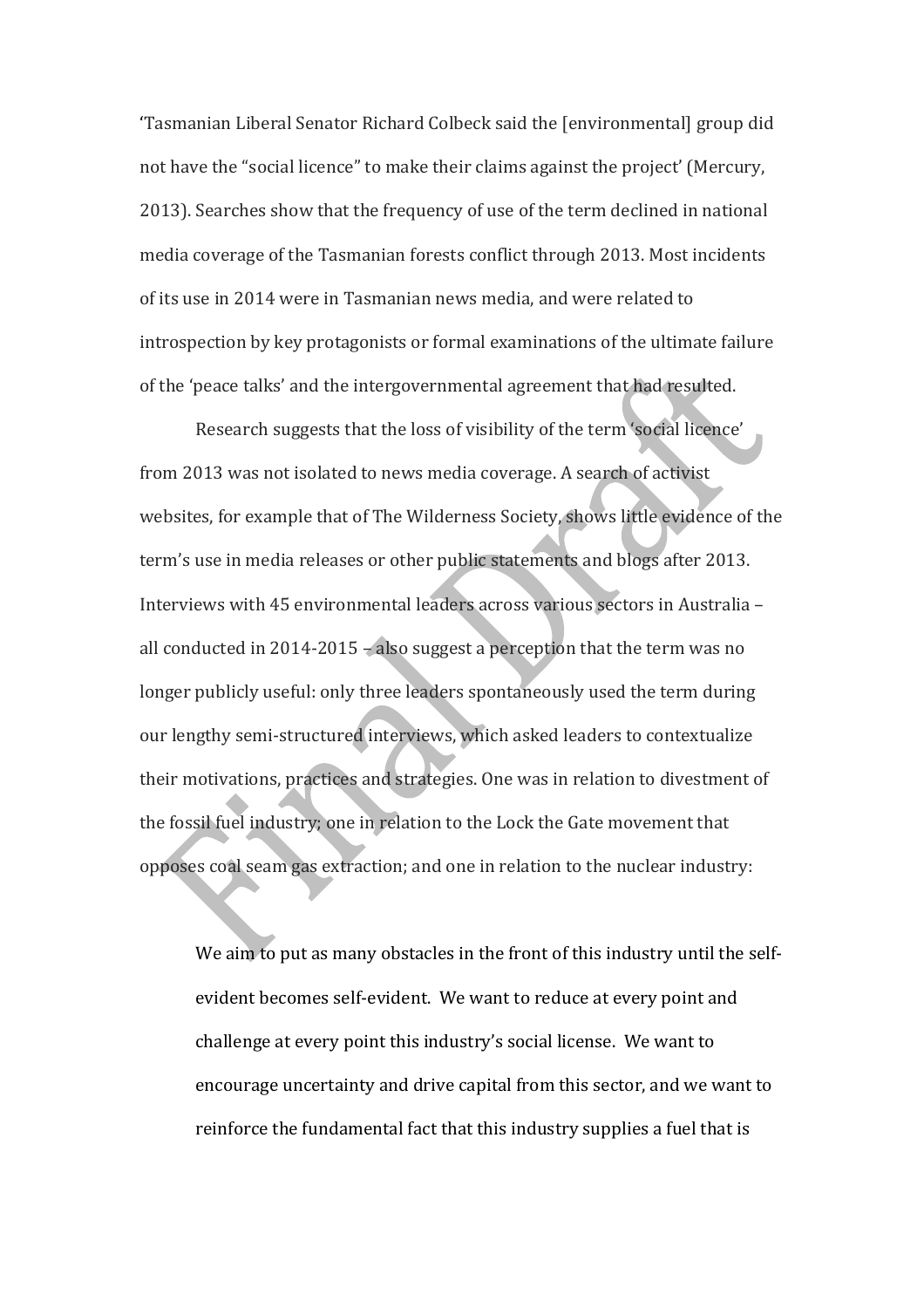unique in its properties and risks, it fuels nuclear reactors, it fuels nuclear weapons and it becomes radioactive waste. (Interview, 9 October 2014)

None of the Australian environmental leaders interviewed used the term specifically in relation to the Tasmanian forests conflict, Gunns' demise or the forests agreement.

#### **Discussion**

The analysis presented here suggests that the concept of 'social licence' entered media discourse during a crucial period for public debate and decision-making on the future of a key Tasmanian industry, but did so with little definition or explication. The nebulous properties of the concept and the poor explanation of its key features - 'a social licence; where do I get one?' as locals joked - meant it was available for strategic deployment by protagonists in environmental conflict. Campaigners, for example, were reported as threatening the 'granting of a social licence' via refusal to negotiate, staging highly visible and widely circulated acts of dissent, or strategic expansion of the issue to shift the boundaries of the 'affected' public to cross local, regional and national lines. Industry and government, on the other hand, could be seen to be 'seeking a social licence' while attempting to firm these boundaries via their own definitional work, evoking terms such as 'direct interest' to ensure a contained and easily identifiable community to whose concerns they could be seen to be responding.

In the Tasmanian case, while this definitional intangibility initially helped provide a space for protagonists to come together in the 'secret peace talks', it ultimately undermined the concept and its sustained usefulness. The Liberal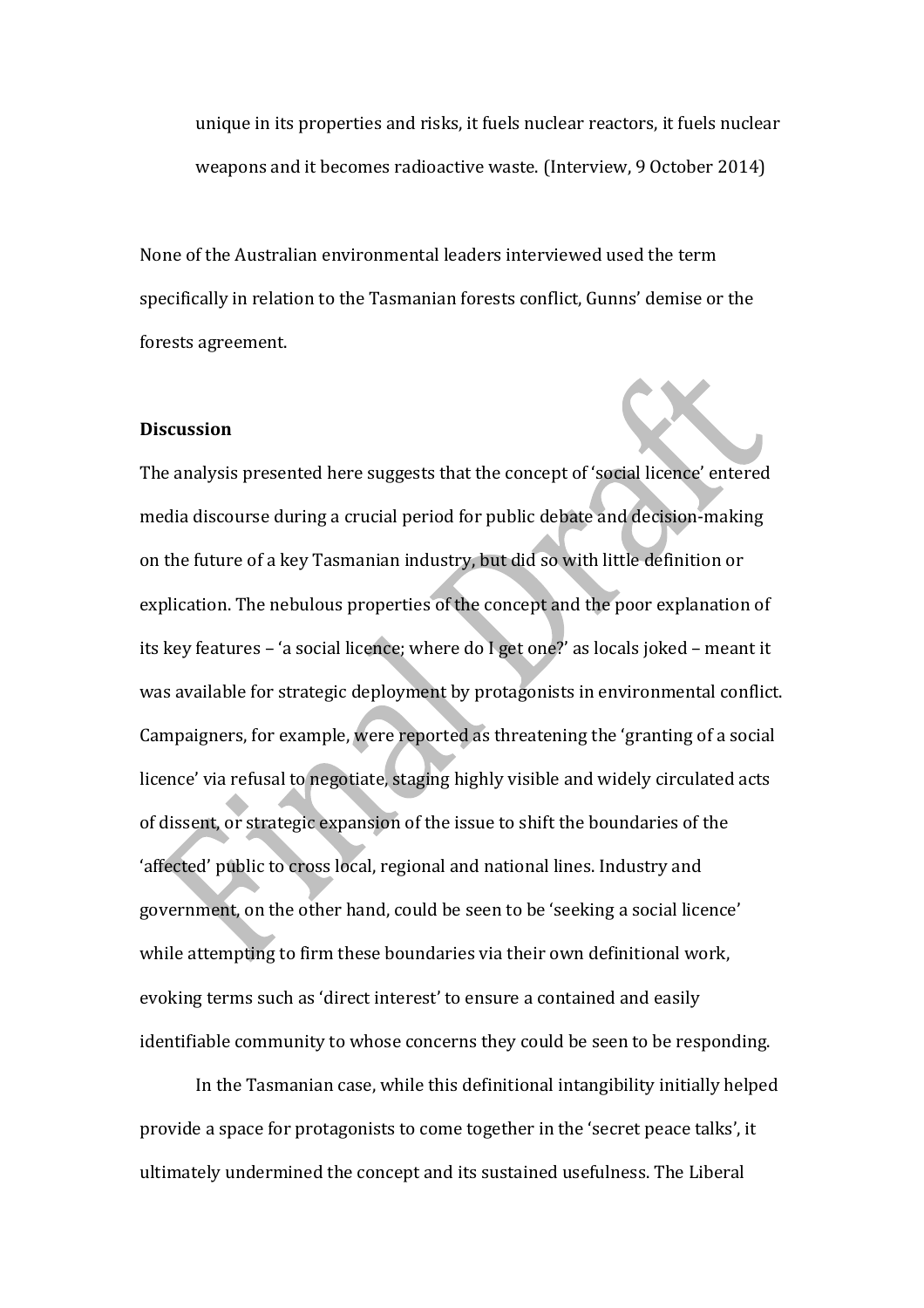Party opposition at federal and state levels – which had been excluded from the talks – went to elections in 2013 and 2014 promising to scrap the intergovernmental agreement and legislation that had resulted. Following Liberal victories, the agreement that had traded 'social licence' and industry restructuring against forests protection was overturned in 2014. This was then followed by government attempts to introduce what was described as 'draconian' anti-protest legislation aimed at protecting the forests and mining sectors (Martin, 2013), suggesting there were serious limits to the concept's public usefulness within the Tasmanian debate.

To tease out media roles in the journey of the term, including its subsequent decline in usefulness in promoting meaningful public debate, I return to the four foci in the analysis of media I introduced earlier in the article. These were related to i) the circulation or containment of symbols and associated power to influence debate and decisions, ii) the strategic pursuit of media visibility (and invisibility) that has marked contemporary environmental politics, iii) the identification of 'switching points' where power is enacted and exchanged within network society, and iv) the possible emergence of legitimate and efficacious transnational publics within environmental politics.

In considering the first, it is important to recognise how the concept of 'social licence' acted as a powerful symbol in itself within the Tasmanian conflict, holding the promise of a cessation to decades of often bitter conflict and a much needed economic and socially agreed path forward. It could do this in part through its implicit suggestion of empowering all stakeholders, not only those who had enjoyed power previously via their capacity to influence government policy either through direct engagement, such as industry, or through indirect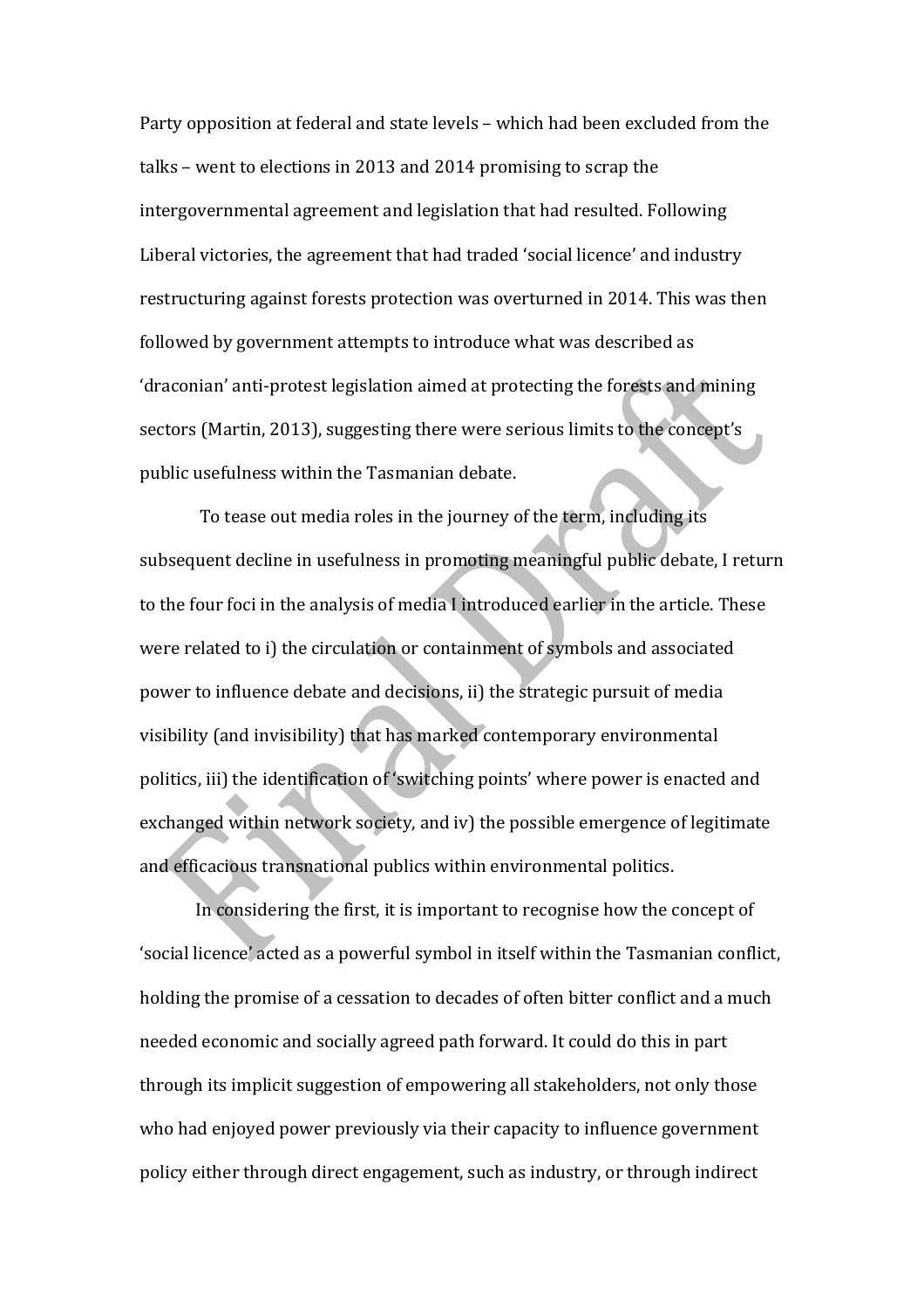engagement, via protest and market campaigns designed to attract media attention. It promised the community a voice. The power of 'social licence' as a symbol is evidenced by its deployment by participants at the roundtable 'peace talks' to justify in public statement their coming together for the first time to attempt to negotiate a cessation to the conflict and renewed viability for the forests industry. However, as with all symbols, strategic deployment for political purposes risks diminishing the symbol's essential core, and in the Tasmanian case, this occurred irrevocably when participants at the roundtable deliberately chose to exclude the broader community in the initial phase of the talks while they retreated behind closed doors to find 'common ground'.

Which raises the second focus. After decades of a clear strategy of attempting to make visible otherwise hidden practices of industry and government through protest and other forms of dissent, the decision of the more elite environmental NGOs to trade their visibility for a place at the roundtable talks undermined not only their capacity to be representative of broader community voices but of the very concept of 'social licence' in itself. That journalists covering Tasmanian politics were slow to report on the crucial development also undermined public trust in media as an arena for public debate and knowledge-sharing on an issue vital to the state. The community was purposely excluded from the negotiations supposedly underway on its behalf, and its major forum for public debate became silent at the very time it was vital to communicate the meanings and implications of 'social licence'. When journalists forced participants of the talks to reengage publicly, media practices and logics that focus on day-to-day developments and the he-said-she-said style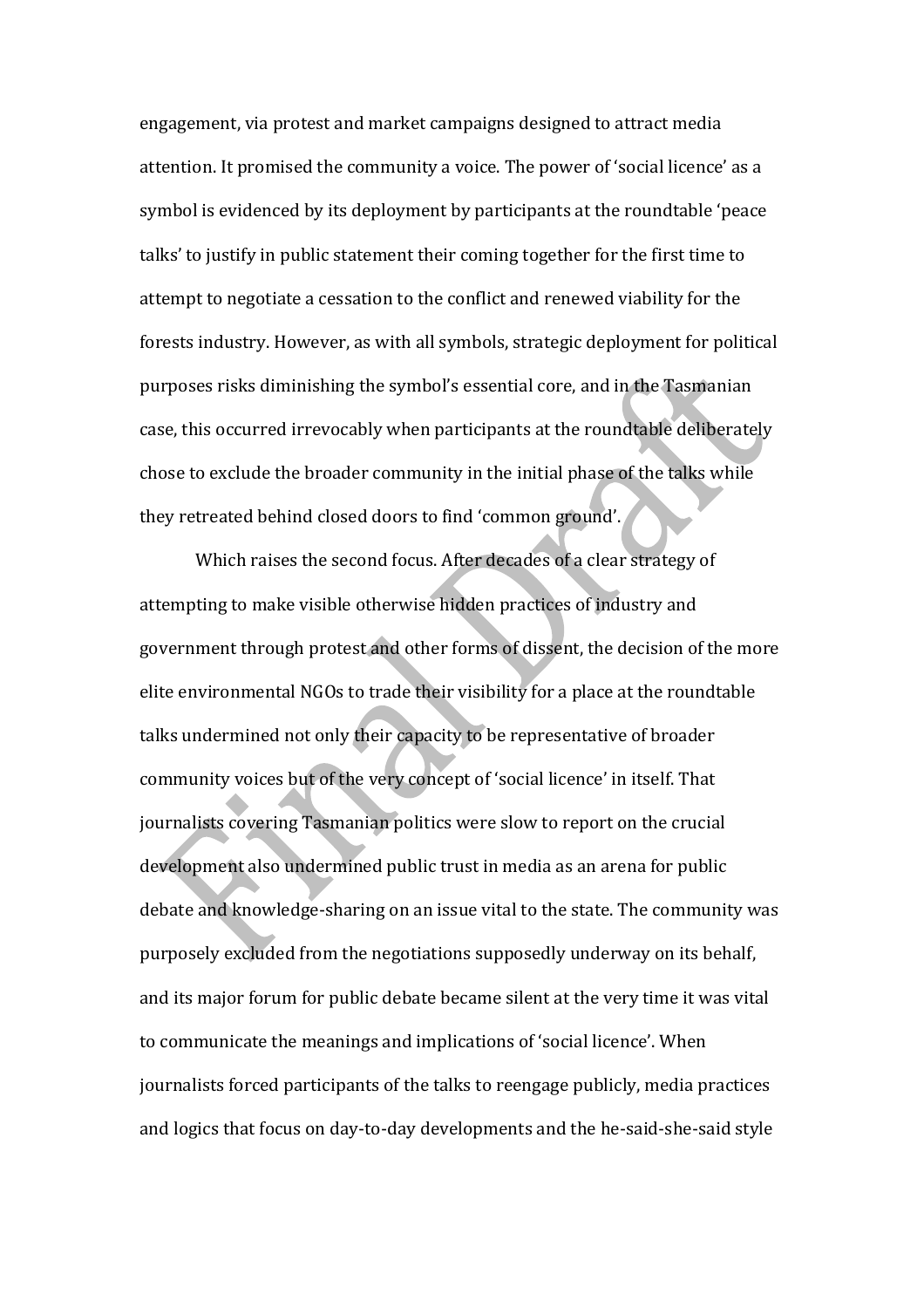of narration left 'social licence' poorly explained and open to a high degree of contestation.

We need to ask here why new forms of media and technologies, supposedly heralding an era of open communication and participation in matters of public importance, did not support the Tasmanian endeavor towards a wider understanding and debate about social licence. As Brett Hutchins and I have argued elsewhere (2015), a focus on 'switching points' as they operate within the network society helps provide an explanation. In the Tasmanian case, interlocking networks of media, political and economic power continued to operate, instantiating 'switching points' within the conflict. Electoral cycles, industry and environmentalist strategies and government policy met here, resulting in a level of control over the flow of information and stakeholder access. While media reporting and protest activity by groups outside and opposed to the talks -most significantly the Liberal Party opposition that was soon to be elected to government at both state and federal levels - eventually accessed and impacted these 'switching points', the initial strategy of silence controlled information across all forms of traditional and social media.

Focusing on an emergent transnational public sphere also helps explain the Tasmanian case. Since the inception of environmental protest in Tasmania, campaigners have understood the power of attracting distant concern. While the strategy was haphazardly implemented during the campaign to save Lake Pedder in the 1970s, it was fully integrated and politically sophisticated by the Franklin Dam campaign of the early 1980s, with national and international celebrities, journalists and politicians campaigning to protect the World Heritage-listed region. In the decades since, expanding global trade,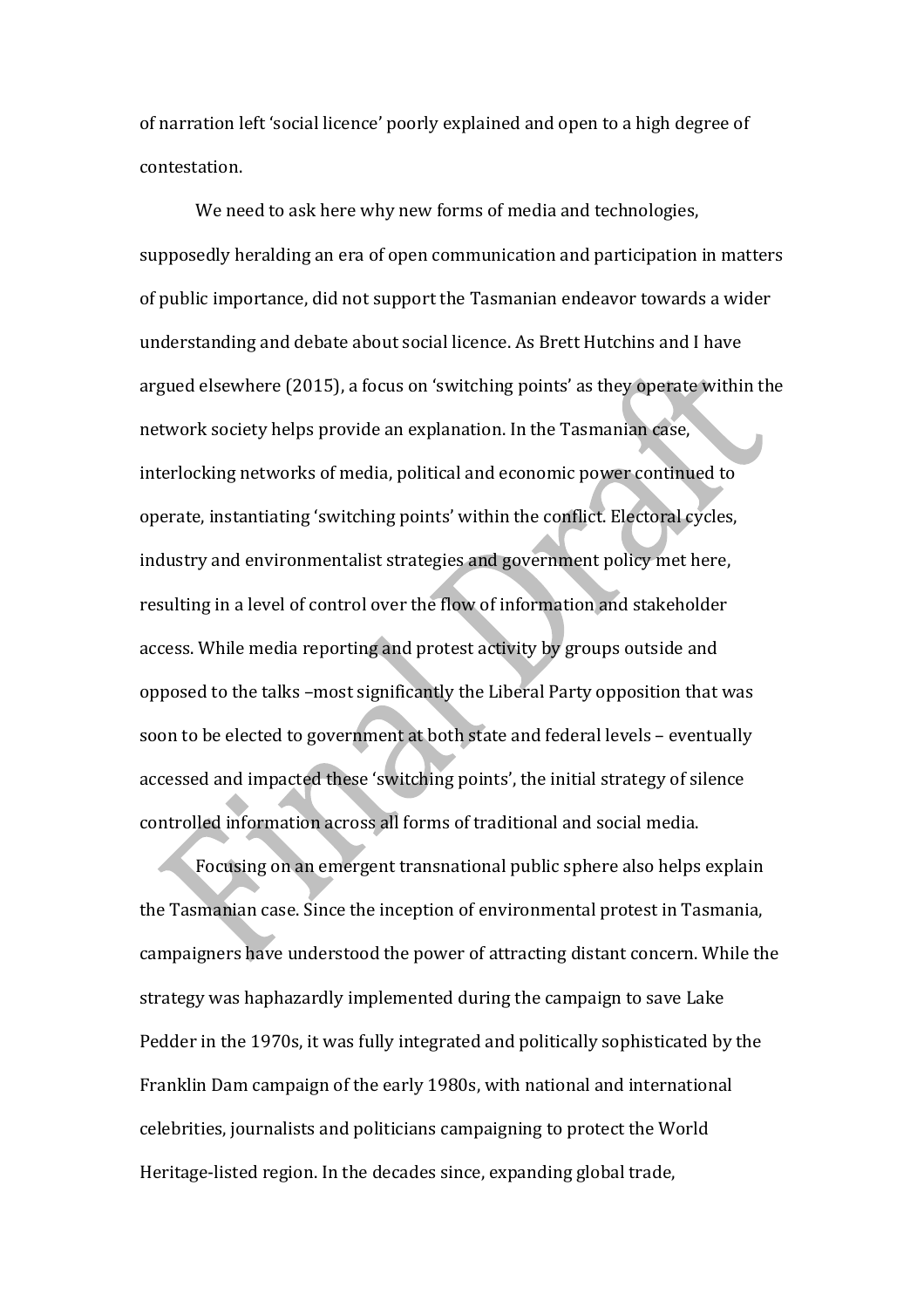environmental awareness, particularly of climate change, and new media technologies and practices have combined to produce transnational networks of concern, and these in turn have increased capacity to influence emerging transnational corporations and governance regimes. In what is now commonly described as a global culture centred on 'consumer capitalism' (Lewis, 2014) where everyone can consider themselves 'affected' by environmental change, and within the context of an increasingly global political economy of forests (Dauvergne and Lister, 2011) 'social licence' is a difficult concept to contain. Tasmanian campaigners, with their strong national and international networks, capitalised on this, with news media struggling to make sense of the conflicting pressures from environmentalists wanting to expand the debate and industry and government wanting to keep it contained within tight bounds. Media practices provided little room for either side to justify their framing of the concept, or help the community determine whose opinion mattered.

Finally, it is worth considering the sometimes contradictory findings of this study in relation to those of Parsons and Moffat (2014), which analysed social licence within industry discourses. Where internal industry discourses analysed by Parsons and Moffat displayed agreement and mystified agency, media discourse in this study is dominated by competing voices, definitional contests and attempts to attribute responsibility. Significantly, in media coverage of the Tasmanian conflict, 'social licence' is not 'maintained' or 'sustained'. It is a 'desire', yet to be 'gained' or 'earned', that brings with it the very concrete reward of certification. Nevertheless, like its industry counterpart, media discourse still failed to detail how a social licence is, in reality, earned. The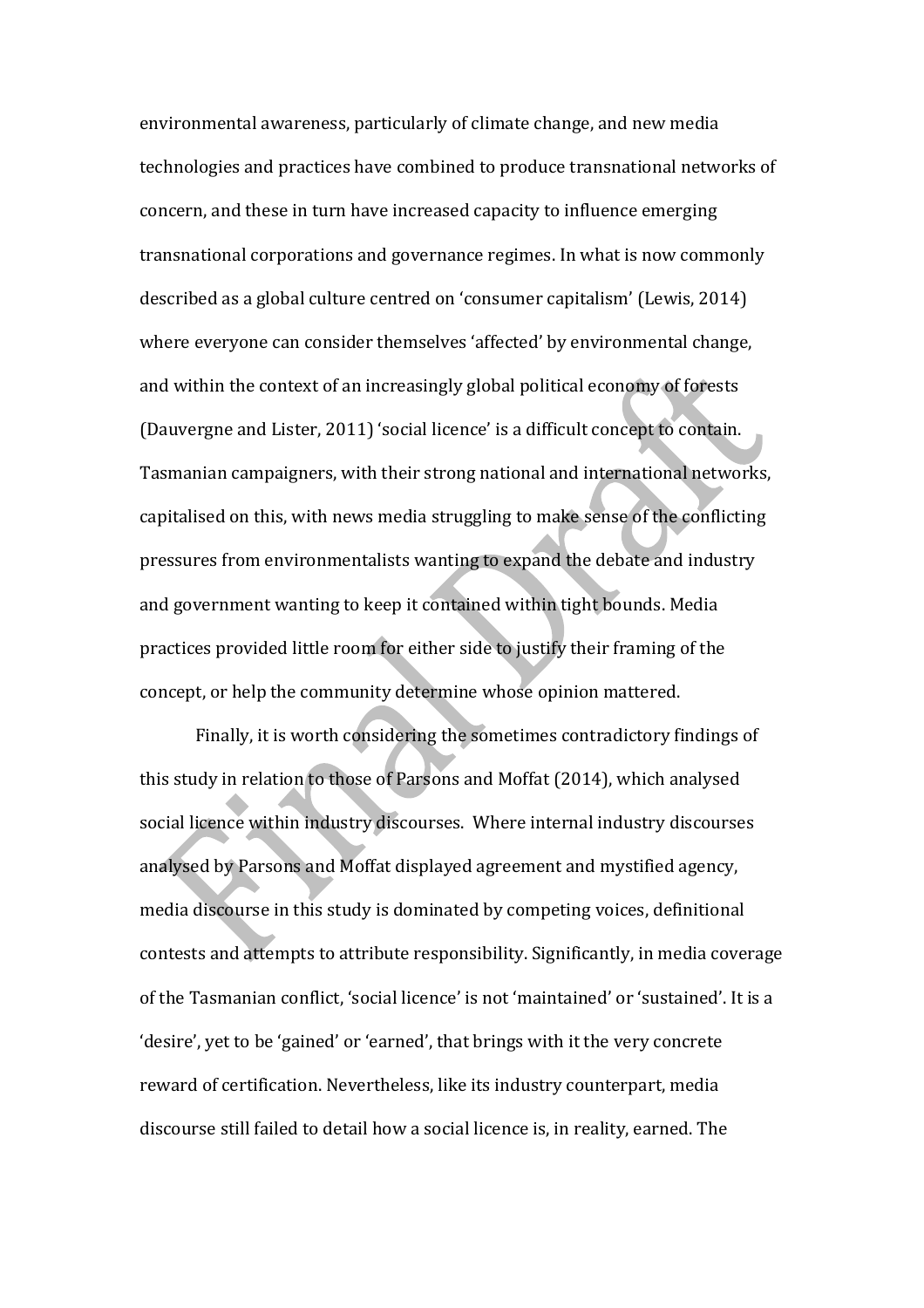implications of these different discourse outcomes are important and require further attention.

### **Conclusion**

The Tasmanian case shows that the term 'social licence' was never fully accepted in mediated debate despite its strategic deployment by key stakeholders in industry, government and the forests 'peace talks'. One possible explanation is that it was a concept that arrived too late to carry any credible meaning. By the late 1990s, the internet was already changing the rules for public engagement and policy development in wealthier nations. Web 2.0 a decade later cemented such change. This is not to suggest that all capacity for control, access and other forms of symbolic power disappeared. In some cases, the opposite is true. However, new conditions emerged and continue to emerge to undermine the idea that a 'local community', 'the affected' or 'direct interest' can be contained by a 20-kilometre radius or capacity to physically attend a town hall meeting.

Beyond industry, supply chains, markets and even consumers are publics, and it is here that the future of 'social licence' as a genuinely useful term sits. As with all concepts related to justice - 'responsibility', 'impact', 'standing', 'interest' – social licence is embedded within an 'inescapably discursive' process (Sen, 2011: 337). In the Tasmanian case, this discursive enslavement ensured the concept was subject to existing and emerging conditions of public debate: of the symbolic pulls within media flows; of strategic acts to achieve visibility or to remain invisible; and of repackaging and deployment at 'switching points' where political stakeholders and media actors engage. Importantly, the concept was also subject to the new conditions of public debate in which environmental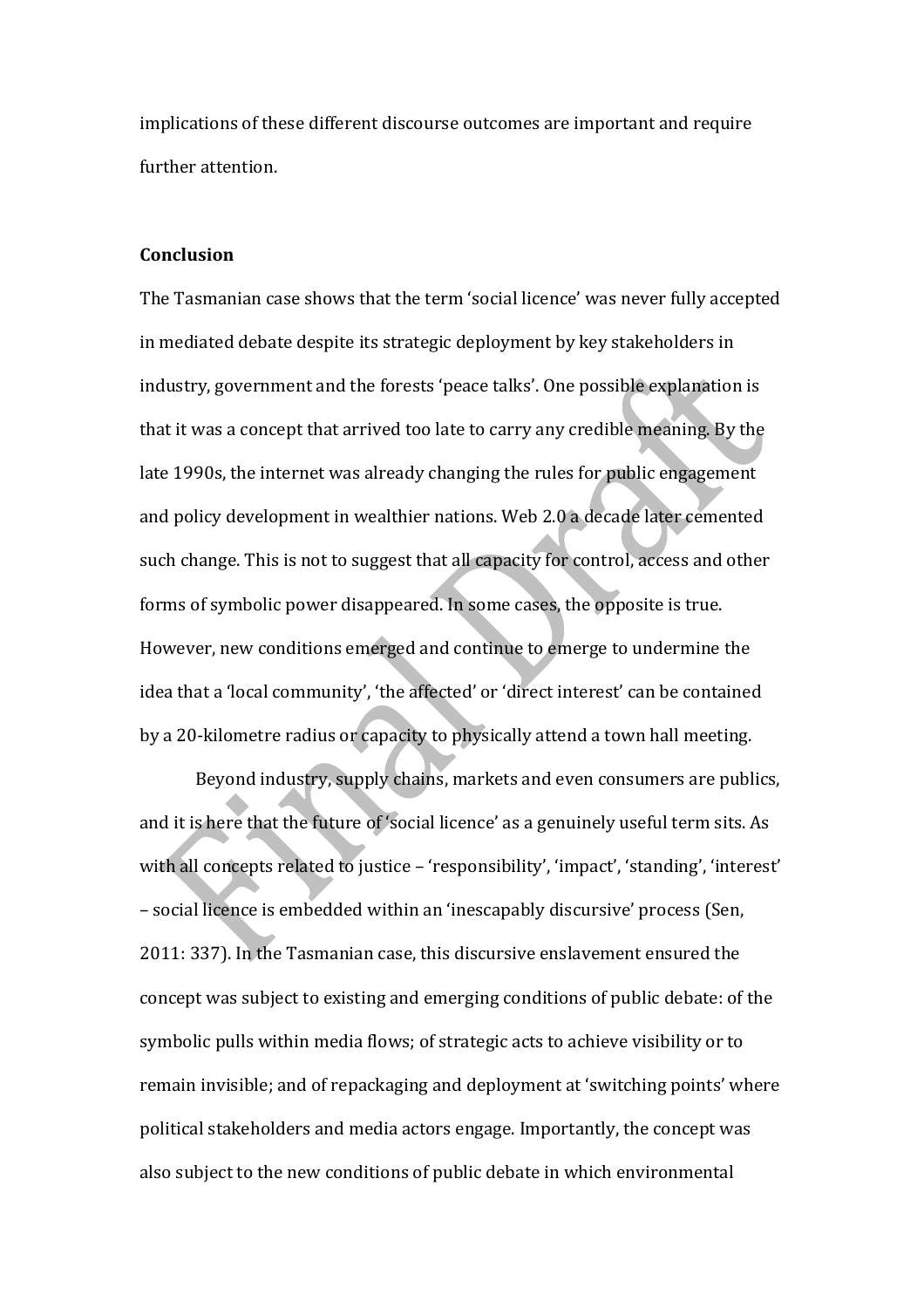concerns have become global; transnational corporations, NGOs and governance regimes such as UNESCO continue to emerge; and the internet has redefined the idea of 'local community'.

To ensure social licence is effective in a range of contexts, negotiators need to be willing to identify and engage with a dynamic definition of 'local community'. No matter how hard industry tries to keep it mystified within its own discourses, the concept of a 'social licence' will inevitably produce and then be confronted by an expanded and amorphous 'affected public', whose constituent parts can make claims to environmental and economic interest and impact. This is what media do. Evidence from the Tasmanian forests conflict suggests that such mediatisation will increasingly occur, and the boundaries in which debate exists and publics now form will continue to be porous and volatile. If the myth of a bounded local community is not let go, the term will struggle to be publicly meaningful or useful.

# **Funding**

This work was supported by the Australian Research Council (DP150103454 'Transnational Environmental Campaigns in the Australia-Asian Region', and DP130102154 'Leadership and the Construction of Environmental Concern in Australia', 2013-2015 with research partner Bruce Tranter.)

#### **Acknowledgements**

Thank you to Janine Mikosza and Lyn McGaurr for research assistance, and to editors and reviewers for useful feedback.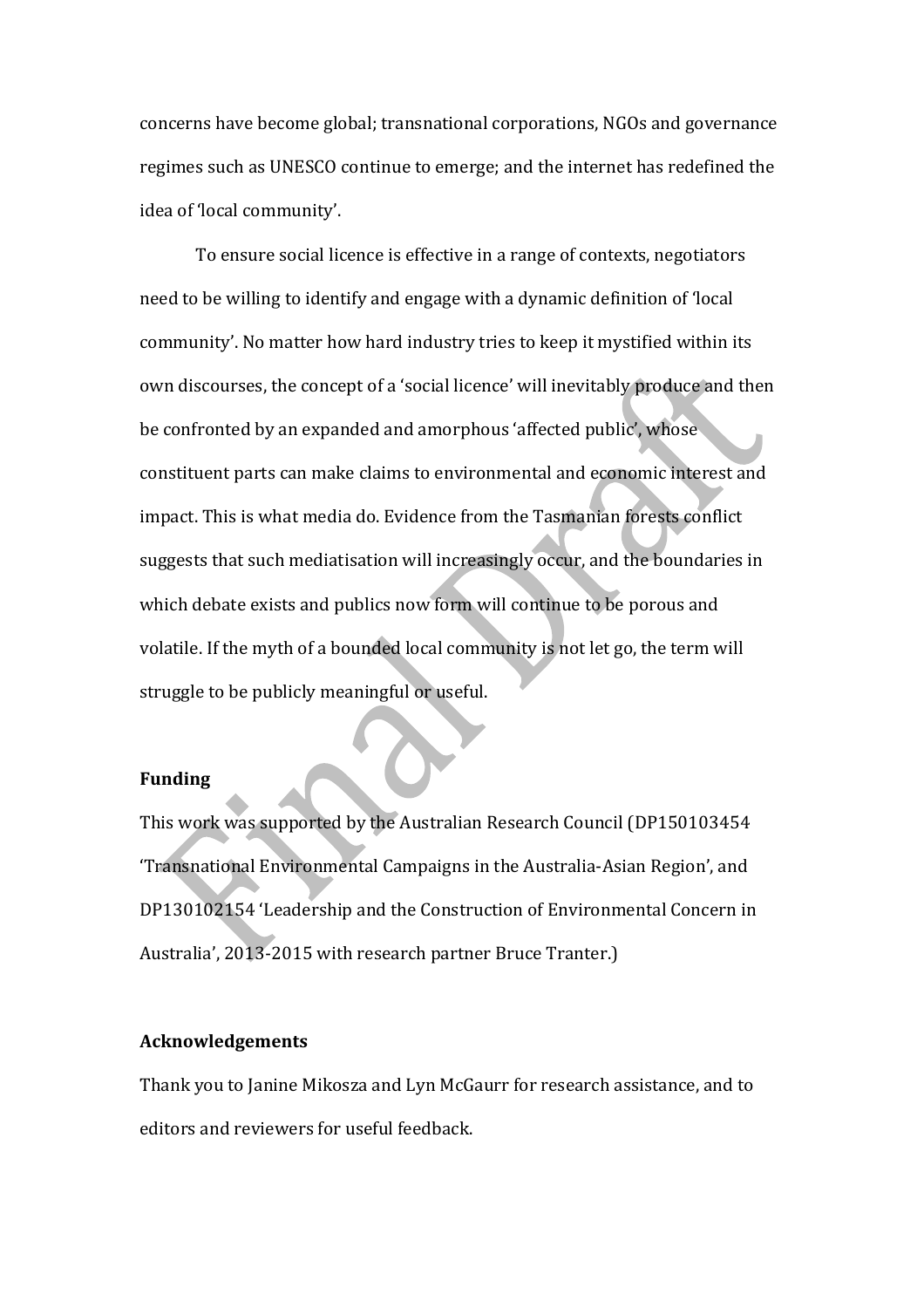#### **Conflict of interest statement**

None declared

## **References**

- Anderson, A. 1997 Media, Culture and the Environment. Routledge, Abingdon, 235pp.
- Appadurai, A. 2008 [1990] Disjuncture and Difference in the Global Cultural Economy. In *The Anthropology of Globalization: A Reader*, J.X. Inda and R. Rosaldo (eds). 2<sup>nd</sup> edition. Blackwell, Oxford, pp. 47-65
- Bice, S. 2014 What Gives You a Social Licence: An Exploration of the Social Licence to Operate in the Australian Mining Industry, *Resources* 3(1), 62-80.
- Boutilier, R.G. 2014 Concepts and Emerging Ideas: Frequently asked questions about the social licence to operate. *Impact Assessment and Project Appraisal* **32**(4), 263-272.
- Boykoff, M. T. 2011 Who speaks for the climate?: Making sense of media reporting *on climate change*. Cambridge University Press, Cambridge, 228pp.
- Carvalho, A. 2007 Ideological cultures and media discourses on scientific knowledge: re-reading news on climate change. *Public understanding of science*, **16**(2), 223-243.
- Castells M. 2004 *The Power of Identity*, 2<sup>nd</sup> ed. Blackwell Publishers, Oxford, 584pp.

Castells M. 2009 *Communication Power.* Oxford University Press, Oxford, 590pp.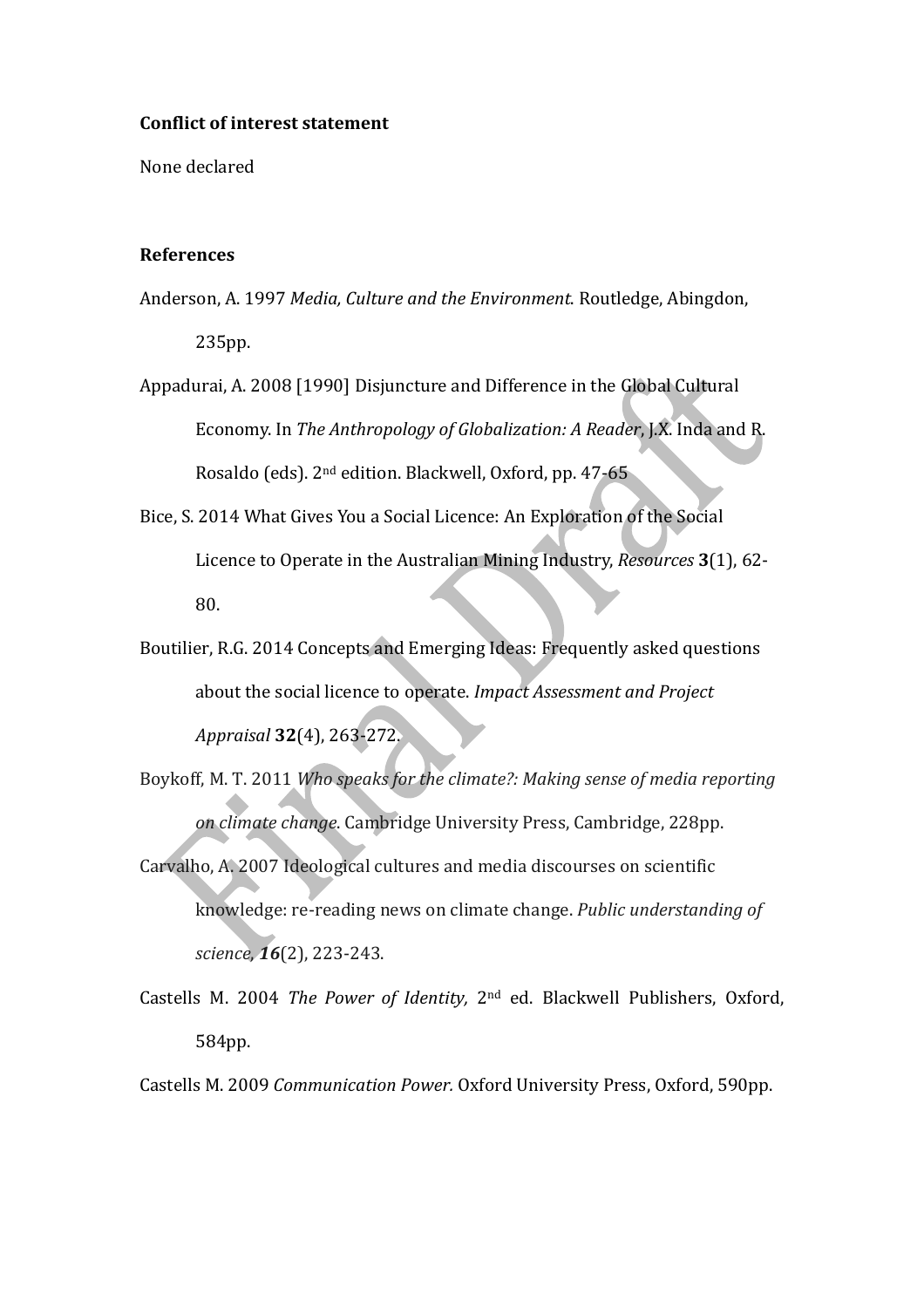Charles, M. 2003 '[They say]  $\dots$  mining is the worst ecological fraud committed against humanity -- but which side should people believe?' Mines boss' green blast. The Mercury. 9 August.

Cottle, S. 2000 Rethinking News Access. *Journalism Studies.* **1**(3), 427-448.

- Cottle, S. 2006 *Mediatized conflict: Developments in media and conflict studies.* McGraw-Hill Education, Maidenhead, 217pp.
- Couldry, N. 2014 Mediatized Worlds: Culture and Society in a Media Age, Polity Press, Cambridge, 356pp.
- Couldry, N., Livingstone, S. M., and Markham, T. 2007 *Media consumption and public* engagement: Beyond the presumption of attention. Palgrave Macmillan, London, 256pp.
- Dahlgren, P. 2009 *Media and political engagement*. Cambridge University Press, Cambridge, 232pp.

Dauvergne, P. and Lister, J. 2011 Timber, Polity Press, Cambridge, 208pp.

- Davis, A. 2007 Investigating Journalism Influences on Political Issue Agendas at Westminster. *Political Communication.* **24**(2), 181-99.
- Davis, A. 2009 Journalist-Source Relations, Mediated Reflexivity and the Politics of Politics. *Journalism Studies*. **10**, 204-219.

DeLuca, K. M. 1999 *Image Politics*. Guilford Press, New York, 224pp.

- Edwards, P. and Lacey, J. 2014 Can't climb the trees anymore: Social licence to operate, bioenergy and whole stump removal in Sweden. *Social Epistemology*, **28**(3-4), 239-257.
- Examiner 2010 Gunns bets its future. *The Examiner*. 23 April.
- Examiner 2011 It's just business: L'Estrange Gunns CEO has eyes on mill prize.

The Examiner. 13 August.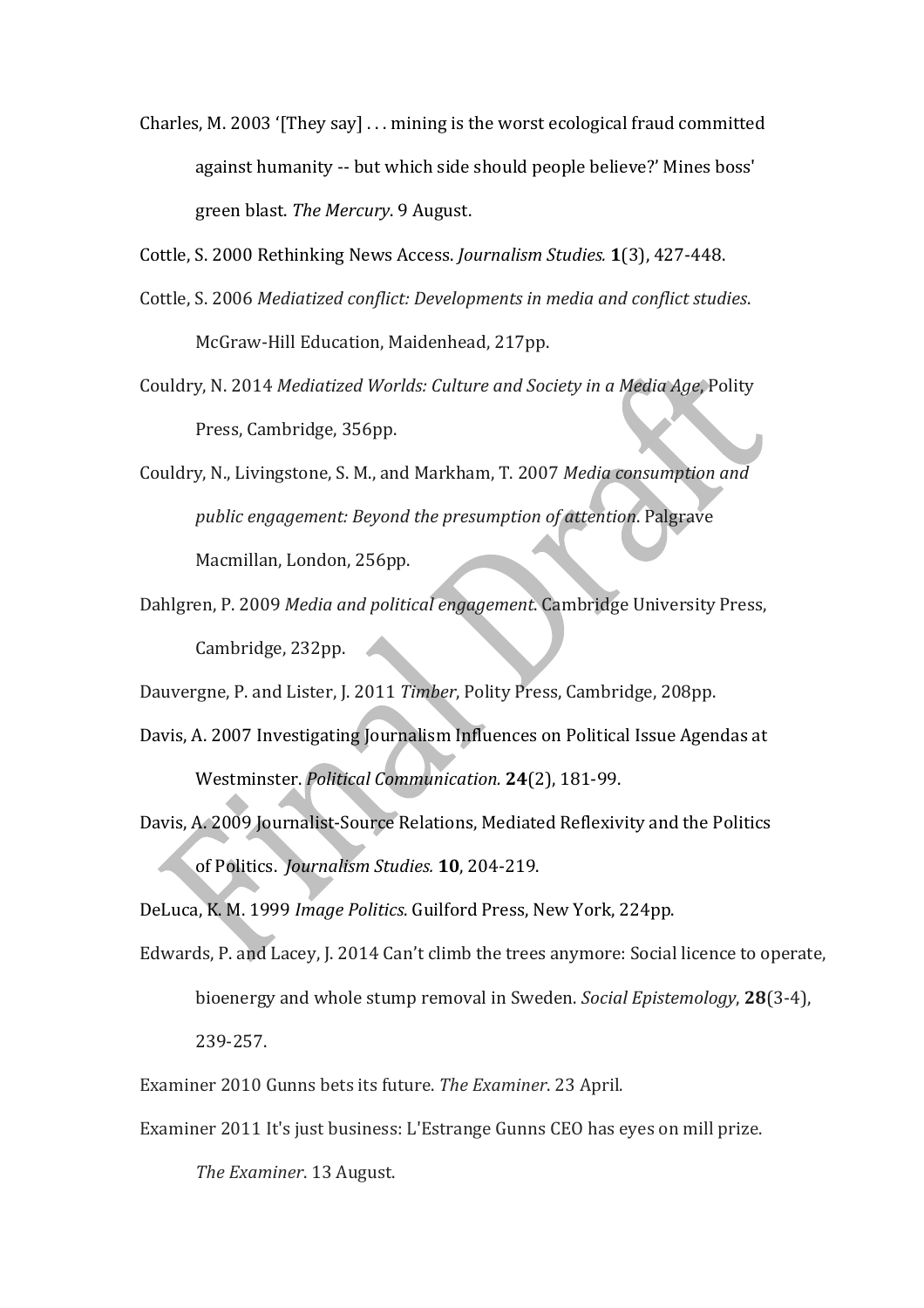- Examiner 2012a Fear trade mission will send mixed messages. The Examiner. 21 February.
- Examiner 2012b Social licence needed to be anti-everything. The Examiner. 21 June.
- Examiner 2012c Gunns gloat a blight on green brand Opponents will be whistling into the wind with any argument of a social licence. The Examiner. 30 September.
- Fairclough, N. 2013 *Critical discourse analysis: The critical study of language*. 2<sup>nd</sup> edition, Routledge, Abingdon, 608pp.
- Flanagan, R. 2011 Millstone around Tasmania's neck Millstone around our necks. The Mercury. 5 March.
- Flew, T. 2001 The 'New Empirics' in Internet Studies and Comparative Internet Policy. In *Politics of a Digital Present*. H. Brown, G. Lovink, H. Merrick, N. Rossiter, D. Teh & M. Wilson (eds). Fibreculture Publications. pp. 105-13.
- Flew, T. 2014 New Media. Fourth Edition. Oxford University Press, Melbourne,

# 270pp.

Forestry Tasmania (2012) 'Forest Management in Tasmania: The Truth', accessed 29 August 2012 

www.forestrytas.com.au/uploads/File/pdf/pdf2012/fm\_the\_truth\_2012\_ web.pdf.

Fraser, N. et al. 2014 *Transnationalizing the Public Sphere*. Polity Press, Cambridge, 176pp.

Gittins, R. 1997 Five ways to wield big stick on environment, *Sydney Morning Herald.* 18 July, p.94.

Gunningham, N., Kagan, R. A., and Thornton, D. 2004 Social license and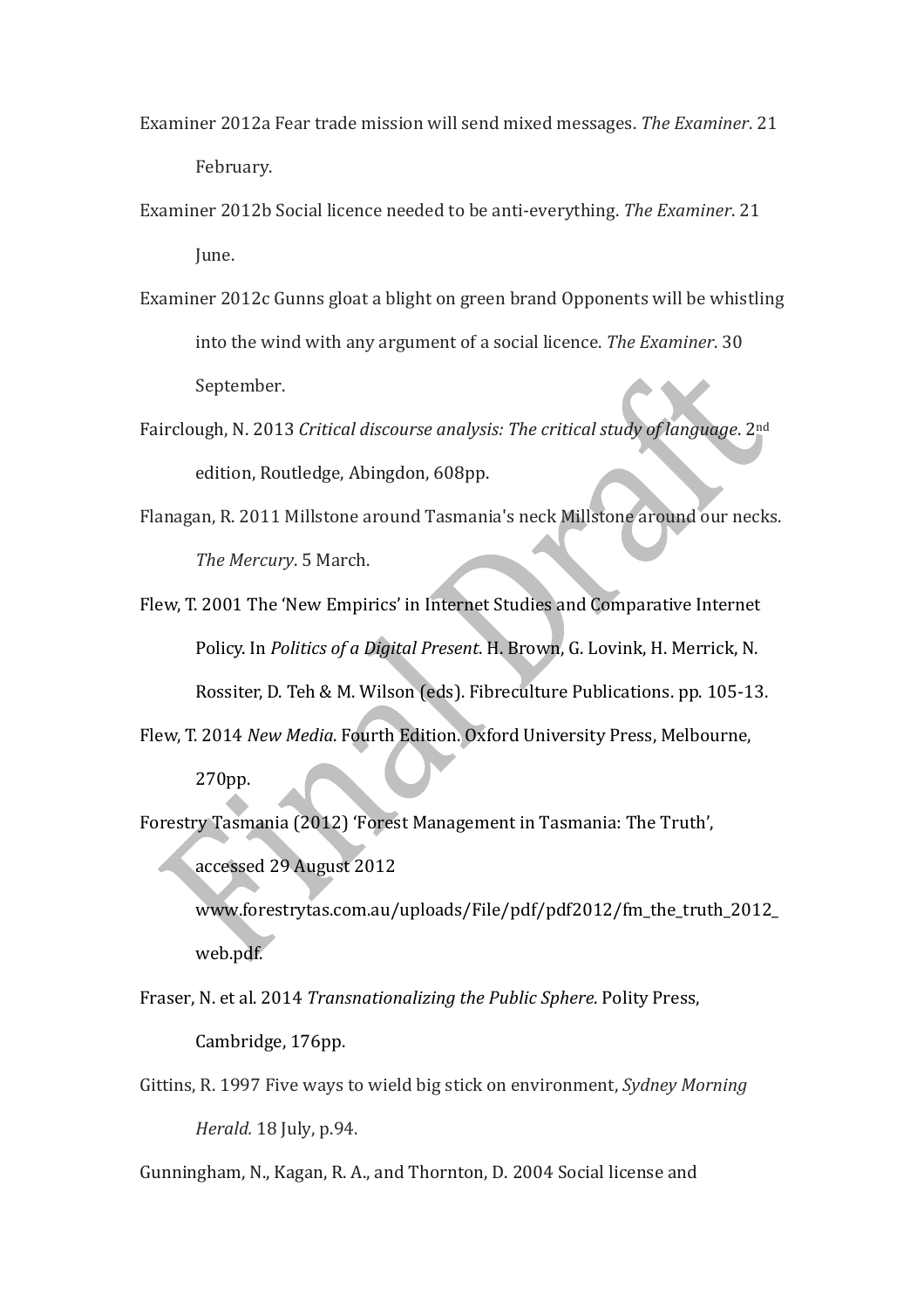environmental protection: why businesses go beyond compliance. *Law & Social Inquiry*, **29**(2), 307-341.

Hay, P. 1991 Destabilising Tasmanian Politics: The Key Role of the Greens. *Bulletin of the Centre for Tasmanian Historical Studies, 3(2), 60-70.* 

Hansen, A. 2011 Communication, media and environment: Towards reconnecting research on the production, content and social implications of environmental communication. *International Communication Gazette*, **73**(1-2), 7-25.

- Hilgartner, S. and Bosk, C. L. 1988 The Rise and Fall of Social Problems: A Public Arenas Model. *American Journal of Sociology* **94**(1): 53-78.
- Hutchins, B., and Lester, L. 2011 Politics, power and online protest in an age of environmental conflict. In *Environmental Conflict and the Media*. L. Lester, and B. Hutchins (Eds). Peter Lang, New York, pp. 19-36.
- Hutchins, B. and Lester, L. 2015 Theorizing the Enactment of Mediatized Environmental Conflict, *International Communication Gazette* **77**(4), 337- 358.
- Lagan, A. 1998a Challenging the bottom line, *Australian Financial Review.* 27 July, p. 14.
- Lagan, A. 1998b Avoiding the broad light of day, *Sydney Morning Herald*, 12 December, p. 41.
- Lester, L. 2007 *Giving Ground: Media and Environmental Conflict in Tasmania.* Quintus, Hobart, 189pp.
- Lester, L. 2010 Media and Environment: Conflict, Politics and the News. Polity Press, Cambridge, 205pp.

Lester, L. 2014 Transnational Publics and Environmental Conflict in the Asian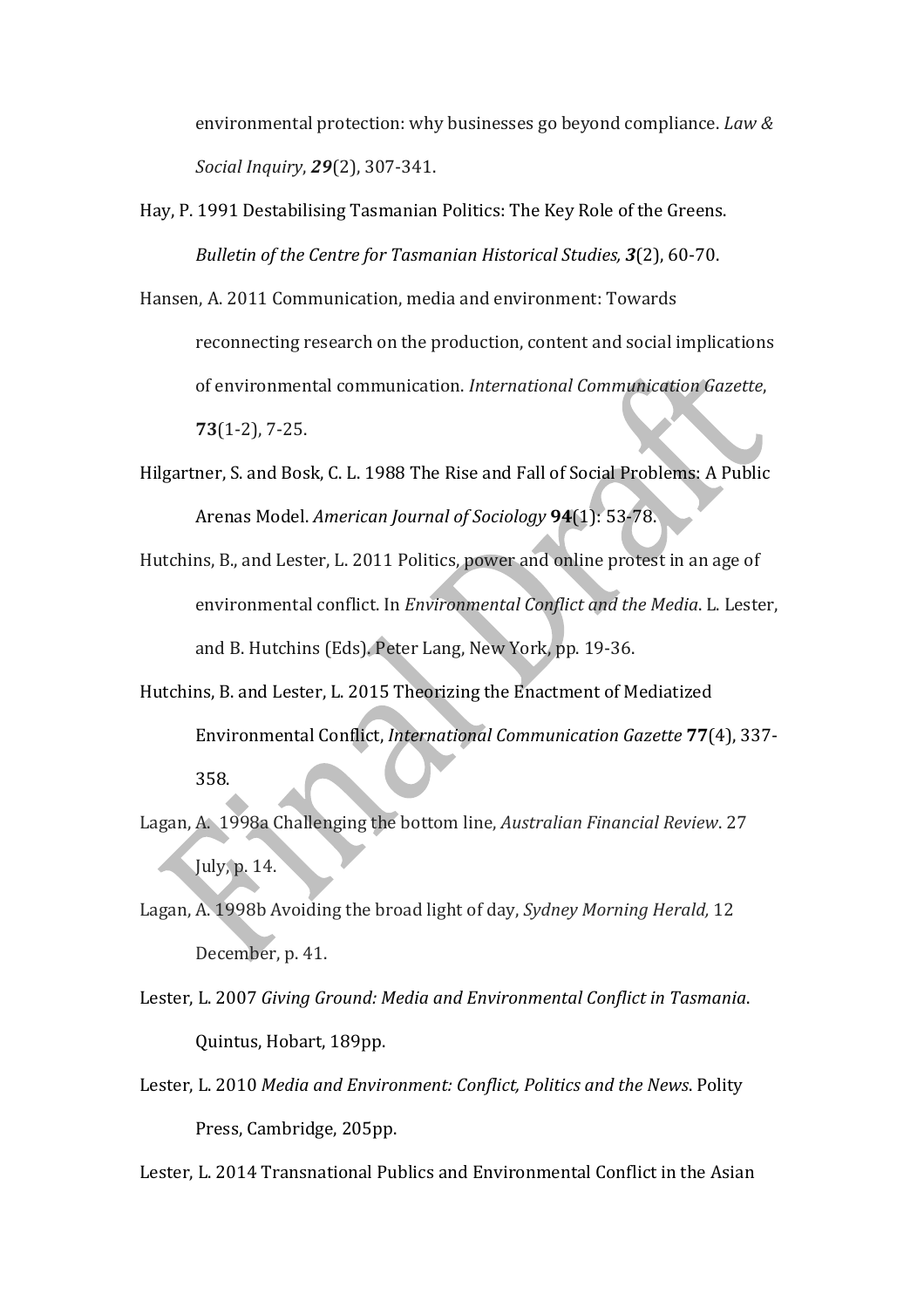Century, *Media International Australia incorporating Culture and Policy,* **150**: 167-178.

- Lester, L. 2015 Containment and Reach: The changing ecology of environmental communication: News and new media roles. In *Routledge Handbook of Environmental Communication.* A. Hansen and R. Cox (eds). Routledge, Abingdon, Chapter 19.
- Lester, L. and Cottle S. 2011 Transnational Protests and the Media: Toward Global Civil Society, In *Transnational Protests and the Media*. S. Cottle and L. Lester (eds). Peter Lang, New York, pp. 287-292.
- Lester, L. and Hutchins, B. 2012 The Power of the Unseen: Environmental Conflict, the Media and Invisibility, *Media, Culture & Society* **34** (7): 832-846.
- Lester, L., McGaurr, L. and Tranter B. 2014 The Election that Forgot the Environment? Issues, EMOs and the Press in Australia, *International Journal of Press/Politics*. **20**(1), 3-25.
- Lewis, J. 2014 *Beyond consumer capitalism: Media and the limits to imagination.* John Wiley & Sons, Cambridge, 200pp.
- Lohrey, A. 2002 Groundswell: The Rise of the Greens. *Quarterly Essay* 8, 1-86.
- McKay, D. 2009 Activists spell out mill opposition. *Sunday Tasmanian*. 19 April.
- McNair, B. 2006 Cultural Chaos: Journalism, News and Power in a Globalised World. Routledge, Abingdon, 272pp.
- Martin, H. 2013 State Liberal leader Will Hodgman has threatened jail for environmental protesters if elected in March. The Mercury 10 December 10. Accessed 14 August 2014 from http://www.themercury.com.au/news/tasmania/liberal-party-leader
	- will-hodgman-promises-jail-for-environmental-protesters-if-elected-in-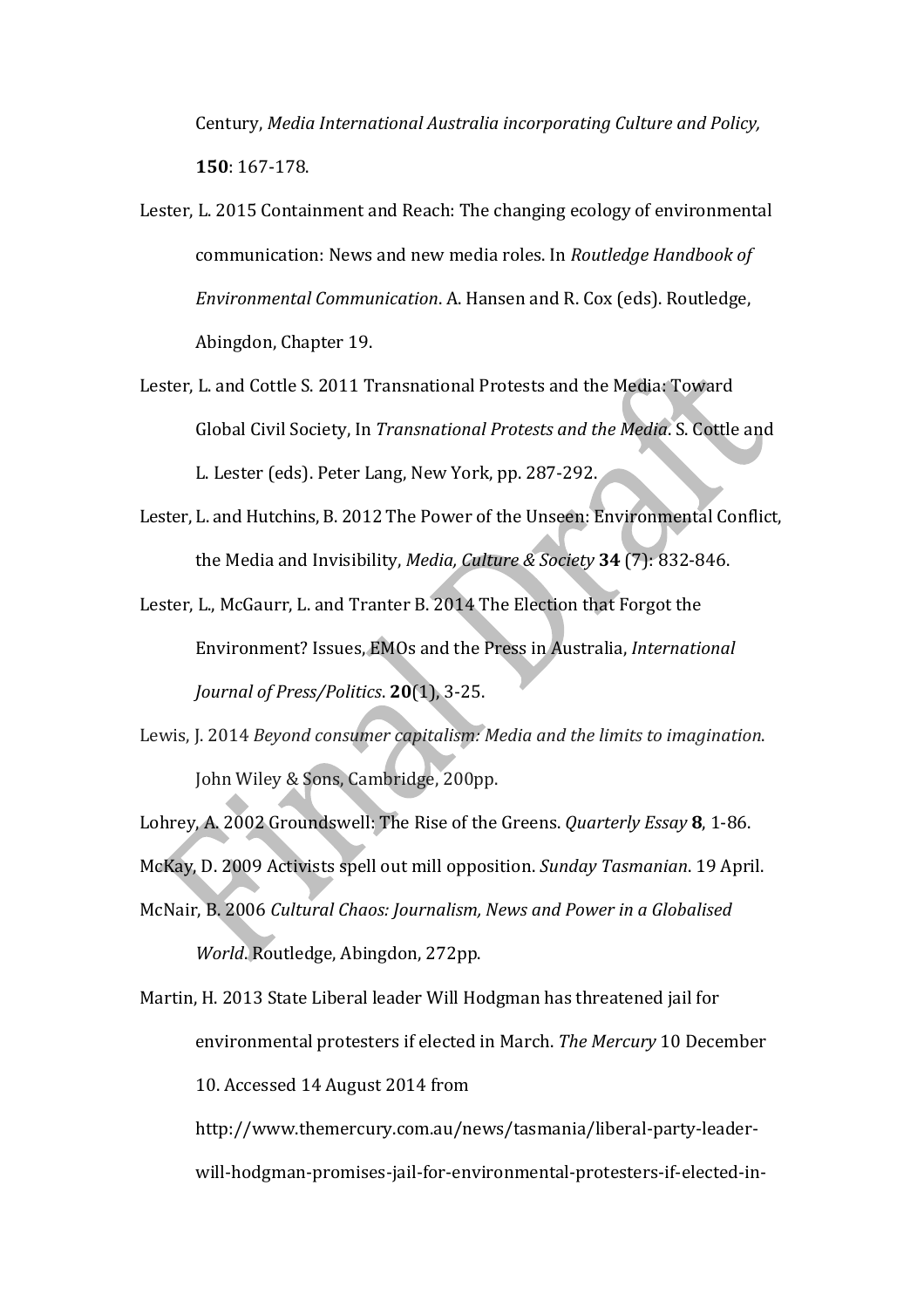#### march/story-fnj4f7k1-1226778820073

Mercury 2010a Cutting through forest feud. The Mercury. 14 July.

Mercury 2010b Native forest deal of \$27.5m. The Mercury. 15 July.

Mercury 2010c Anti-mill lobby digs in its heels. The Mercury. 29 July.

Mercury 2010d Pulp mill partner talk-up Gunns says start will be this year. The

*Mercury*. 2 October.

Mercury 2011a Image far from run-of-the-mill. The Mercury. 10 February.

Mercury 2011b No peace in our time. The Mercury. 11 March.

- Mercury 2011c Forest industry cracks emerge Abetz joins call to scrap talks. The *Mercury*. 5 April.
- Mercury 2011d Negatives of protest Environmental anarchy. The Mercury. 17 August.

Mercury 2012a Pulp mill's check list Scrutiny from Gunns' white knight. The *Mercury*. 23 February. 

Mercury 2012b No rescue in sight. The Mercury. 10 March.

Mercury 2013 Tarkine protest halts iron mine. The Mercury. 11 May.

- Moffat, K., Lacey, J., Zhang, A. and Leipold, S. 2015. The social licence to operate: a critical review, Forestry. Advance Access.
- Morley, D. 2009 For a Materialistic, Non-Media-Centric Media Studies, *Television & New Media* **10** (1), 114-16.
- Neales, S. 2008 Forest chaos predicted Old-growth logging doomed, says expert. The Mercury, 9 February.
- Painter, J. 2013 *Climate change in the media: Reporting risk and uncertainty*. IB Tauris, Oxford, 192pp.